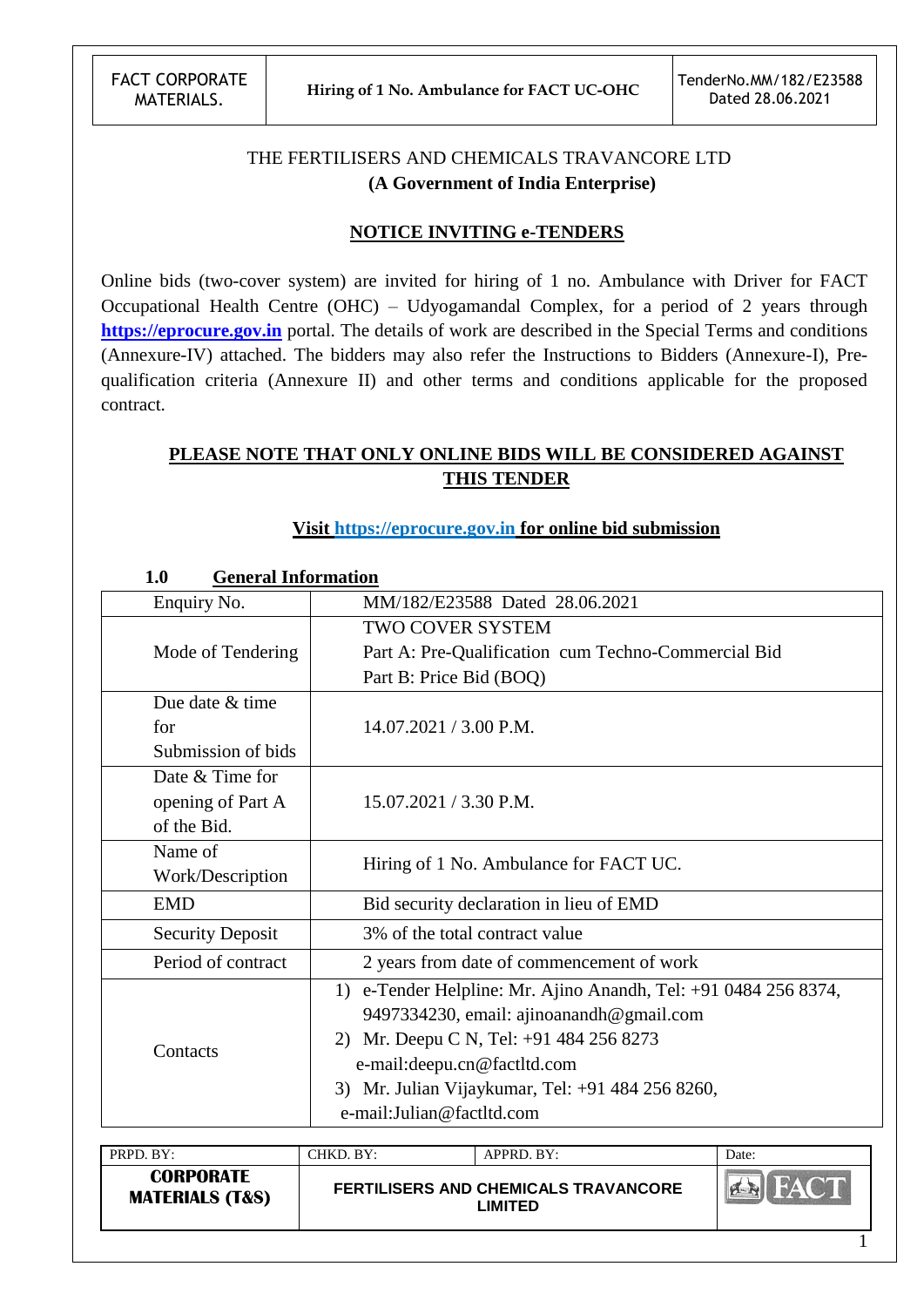#### 2.0 **TENDER DOCUMENTS (e-TENDER)**

Visit our website [www.fact.co.in](http://www.fact.co.in/) or Central Public Procurement Portal [https://eprocure.gov.in](https://eprocure.gov.in/) for tender documents. Bid submission shall be in electronic form through [https://eprocure.gov.in](https://eprocure.gov.in/) only. See Annexure I "Instructions to Bidders (e-Tender)".

#### **3.0 GENERAL**

- 3.1 When bids are received from any proprietorship / firm / company having the same proprietor or one or more partners/Directors in the business organisation of any other party quoting against this tender (hereinafter called Common Firms), such bids shall be considered having been received from only one applicant in different names and the lowest acceptable quotation of such Common Firm shall only be considered for evaluation.
- 3.2 Bids from bidders against whom any criminal case, enquiry or investigation/report by authorities like Vigilance, CBI etc., are pending in relation with FACT or bidders who are defaulting contractors of FACT shall be disqualified and rejected.
- 3.3 FACT reserves the right to reject any or all bids without assigning any reasons whatsoever, and / or based on the past unsatisfactory performance by bidders at FACT / other PSEs / Govt. Departments. The opinion of FACT regarding the same shall be final and conclusive.

#### **4.0 EVALUATION OF BIDS:**

Evaluation Method: Bids will be evaluated based on the pre-qualification criteria and other tender conditions stipulated in the enquiry. Bidders shall quote the lowest rates as per Price bid (BoQ) format for both the indicated items. Evaluation of price bids (BoQ) bids and determination of the **lowest bidder** (L1) shall be worked out by multiplying the rate per unit of each item quoted by the bidder with the respective quantity given as per schedule of work given in the price bid format (BoQ) at Annexure VIII and computing the combined total value of both the items of work. Bids not complying with the above are liable to be rejected.

In case more than one bidder becomes L1, contract will be finalized based on revised lower rates, which will be obtained from the L1 bidders.

5.0 The copies of RC Book, Tax Receipt, Insurance, Fitness certificate, permit, PAN Card of Income Tax department, and Driver"s License, should be provided with the offer. Originals shall be furnished for verification if required.

| PRPD. BY:                                      | CHKD. BY: | APPRD. BY:                                             | Date: |
|------------------------------------------------|-----------|--------------------------------------------------------|-------|
| <b>CORPORATE</b><br><b>MATERIALS (T&amp;S)</b> |           | <b>FERTILISERS AND CHEMICALS TRAVANCORE</b><br>LIMITED |       |
|                                                |           |                                                        |       |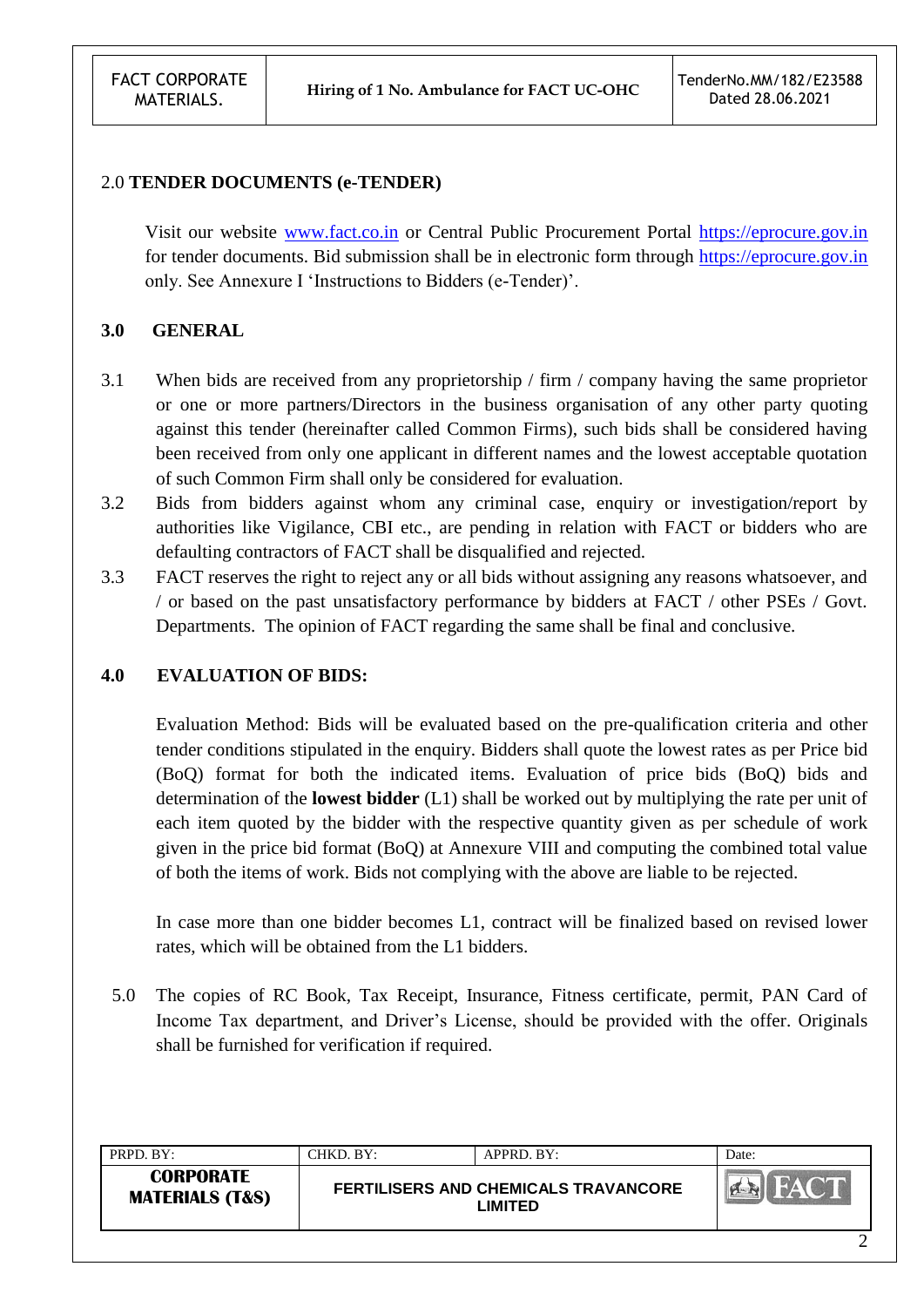6.0 Successful bidders shall be required to commence the work immediately on award of the contract.

*For The Fertilisers And Chemicals, Travancore Limited*

#### *ASST. GENERAL MANAGER (MATERIALS) -T&S*

List of Enclosures of this NIT is as follows:

| Sl.<br>No.     | Document             | TITLE                                              | No.<br>of<br>Pages |
|----------------|----------------------|----------------------------------------------------|--------------------|
| 1              | Annexure I           | Instructions to Bidders (e-Tender)                 | 8                  |
| $\overline{2}$ | Annexure II          | Pre-Qualification Criteria for bidders             | $\overline{2}$     |
| 3              | Annexure III         | <b>Vendor Details Form</b>                         | 4                  |
| 4              | <b>Annexure IV</b>   | Special Terms & Conditions                         | 3                  |
| 5              | Annexure V           | <b>Standard Terms and conditions of Contract</b>   | 5                  |
| 6              | Annexure VI          | Compliance statement                               | 1                  |
| 7              | Annexure VII         | Un-priced copy of Price bid format                 |                    |
| 8              | <b>Annexure VIII</b> | Price bid format (BoQ)                             |                    |
| 9              | Annexure IX          | Bid security declaration                           | 1                  |
| 10             | Annexure $X$         | Proforma of Bank Guarantee for Security<br>Deposit | 3                  |
| 11             | Annexure XI          | Proforma of Agreement                              | $\overline{2}$     |

| PRPD. BY:                                      | CHKD. BY: | APPRD. BY:                                      | Date:  |
|------------------------------------------------|-----------|-------------------------------------------------|--------|
| <b>CORPORATE</b><br><b>MATERIALS (T&amp;S)</b> |           | FERTILISERS AND CHEMICALS TRAVANCORE<br>_IMITED |        |
|                                                |           |                                                 | $\sim$ |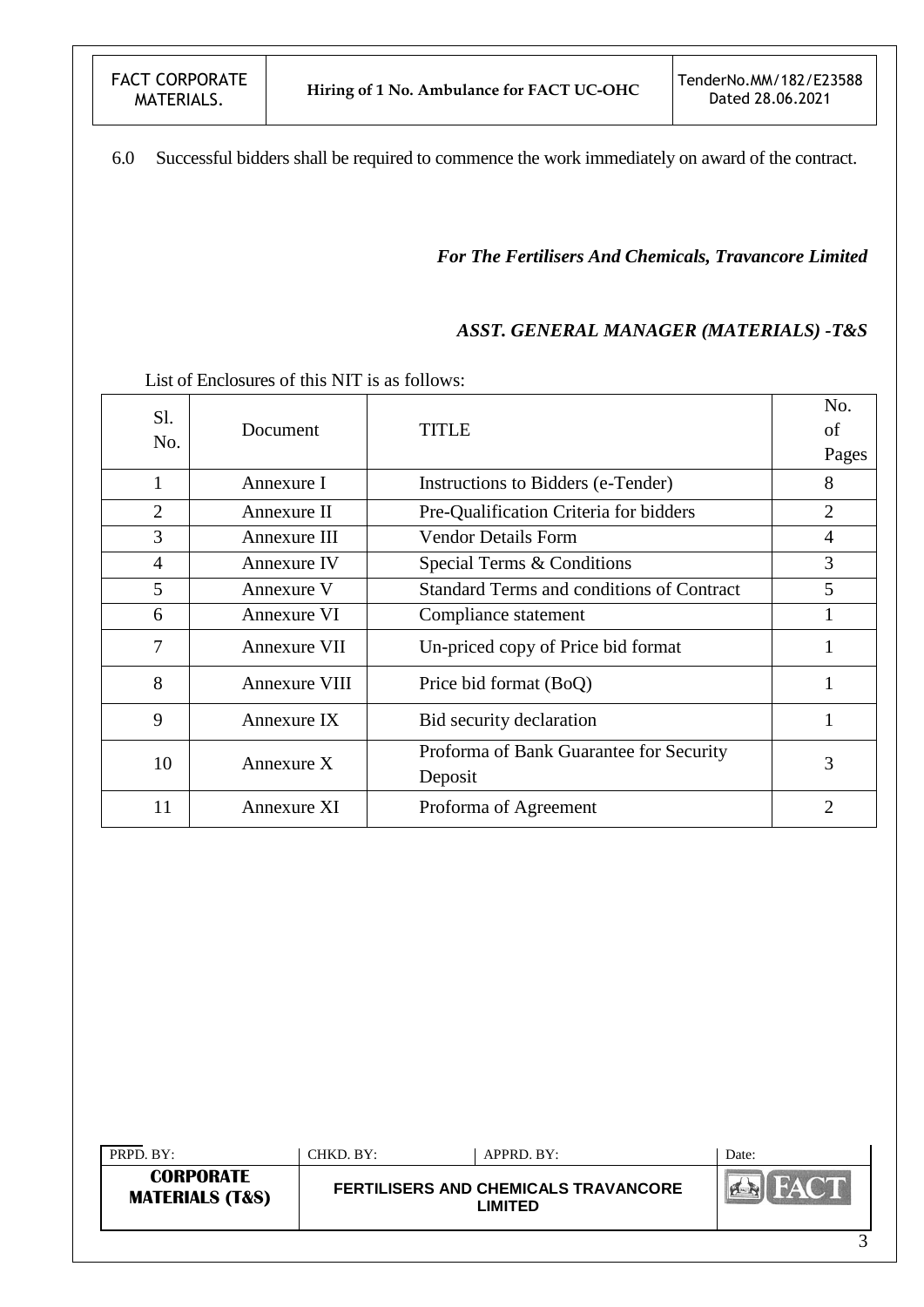#### **ANNEXURE – I**

#### **Instructions to Bidders (OPEN e-Procurement)**

- 1.0 Bidders shall study carefully the complete tender documents viz. NIT with Prequalification criteria, Instructions to Bidders (ANNEXURE-I), Technical Procurement Specifications if any, Terms & Conditions and any other documents forming part of this tender attached herewith. All conditions set out there in shall be binding on the bidders unless conflicting with any conditions expressly stated by FACT while accepting any bid in the event of such acceptance. One signed and scanned copy of the above documents shall accompany their online bids signifying their acceptance of the same. Bidder shall also submit along with his bid Vendor data updation (Declaration) Form, Check list (If applicable) and Compliance Statement duly filled with all details required therein and also attach supporting documents as required.
- 2.0 Before submitting the bid, the bidder shall familiarise himself about the details of the work, operating conditions during different seasons of year, etc., collect all necessary data regarding the facilities available at various points indicated in Special Terms and Conditions, applicable timings, routes etc., and satisfy himself on all aspects relating to this work which he has to handle and execute for the full contract period and shall make due provisions in his rates for any contingency or difficulty involved in the work covered by this enquiry. Claiming lack of knowledge shall not be a reason for exoneration of the bidder of his contractual obligations, if the contract is awarded to him or for demand for increase in rate.
- 3.0 Offers against this NIT shall be submitted online on e-Tendering portal [https://eprocure.gov.in,](https://eprocure.gov.in/) with valid digital signature certificate. Offers submitted on any other platform or in any other mode or including e-mails, physical submission of offers etc. SHALL NOT be accepted.
- 3.1 The bidders are requested to register themselves on the above website with their valid digital signature certificate, if not done already. It is mandatory for bidder to have valid digital signature certificate (Class II or Class III) issued by any of the Certifying Authority approved by Govt. of India for participating in the tender. The digital signature certificate shall be arranged by the bidder at his cost. Bidders may refer **Bidders Manual Kit** available on the above website for detailed information and instructions for registration, bid submission etc.
- 3.2 The documents, if any, which necessarily have to be submitted in originals if specified specifically in the enquiry documents, shall be submitted offline. However scanned copies of such documents shall be uploaded along with the offer submitted online.
- 3.3 The cover (s) containing the documents in original etc. to be submitted offline as required in the enquiry documents shall be duly superscribed with enquiry No., due date of enquiry, bidder"s name & address and contact details. The documents shall be submitted to the

| <b>CORPORATE</b><br><b>FERTILISERS AND CHEMICALS TRAVANCORE</b><br><b>MATERIALS (T&amp;S)</b><br>LIMITED | PRPD, BY: | CHKD. BY:- | APPRD. BY: | Date: |
|----------------------------------------------------------------------------------------------------------|-----------|------------|------------|-------|
|                                                                                                          |           |            |            |       |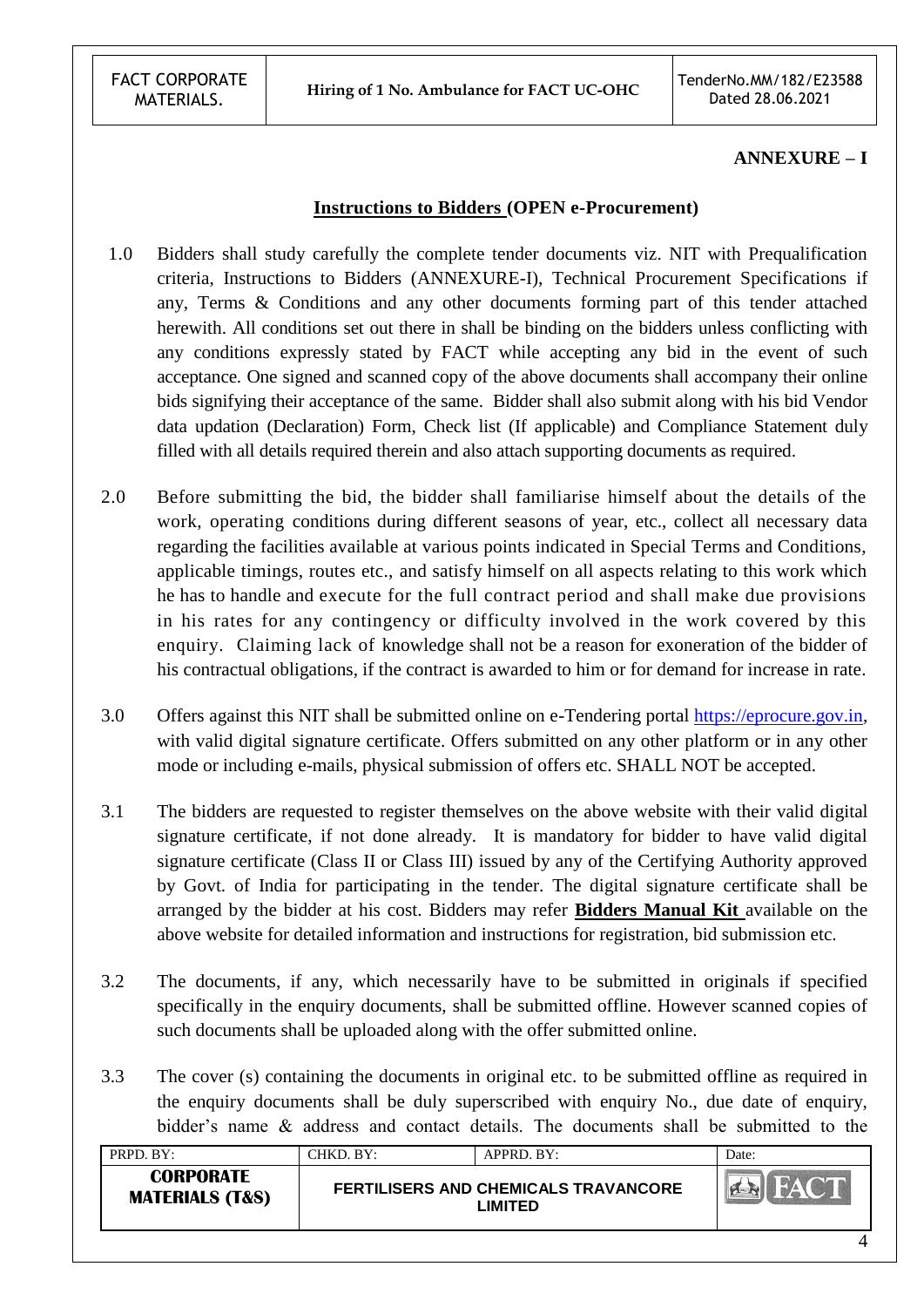following on or before the due date :

The Asst. General Manager (T&S), Centralized Materials, PD Administrative Building, FACT Ltd., Udyogamandal PO, Kochi – 683 501, Kerala

# **4.0 SUBMISSION OF BIDS: The bid shall be uploaded with all relevant documents before due date and time in the above portal as given above.**

5.0 Bid documents shall consist of Part-A and Part B as detailed below:

#### 5.1 **Part A (Pre-qualification-cum-Techno Commercial Bid) shall contain:**

- 1. Bid Security Declaration as per our Format or Claim for EMD exemption with documentary proof.
- 2. Scanned copies of supporting documents for satisfying Pre-Qualification criteria.
- 3. Digitally Signed copies of NIT, Instructions to Bidders (Annexure I) and terms conditions.
- 4. Scanned copy of Signed & duly filled Vendor Data Updation Declaration Form"
- 5. Signed and duly filled up Check List for Commercial Terms" (if applicable) and scanned copies of attached documents as detailed in Check list.
- 6. Scanned copy of Signed & duly filled "Compliance Statement"
- 7. Scanned copy of Signed "Un-priced bid indicating "QUOTED" in the applicable columns. Rates shall not be indicated in Un-priced Bid.

# 5.2 **Part-B: shall comprise of the filled Price bid. The filled price bid ie. BoQ attached to the tender shall be uploaded after filling all relevant details such as name and address of the bidder, rates etc. as applicable.**

- 5.3 The priced BOQ shall be uploaded strictly in the format attached, failing which the offer is liable to be rejected. Renaming or changing the format of the BoQ is not permitted and the System will not accept any such changed document.
- 5.4 Fill-in all the relevant fields of the BoQ either in value or as a percentage as specified in the BoQ. Blank field, if any, in the uploaded BoQ shall be considered as Nil (not Quoted). No claim or revisions shall be entertained in this regard.
- 5.5 Bidders shall quote prices in the BOQ only and nowhere else. No other documents shall be enclosed with Price Bid (BOQ).
- 5.6 Rates shall be quoted in the same unit of measure given in the BOQ and shall be considered accordingly.
- 5.7 Bidders shall ensure that all the required documents as per enquiry are uploaded in the System before due date and time. The System does not allow submission of bids or any other document forming part of the bid after due date & time of bid submission. Non-submission of documents or incomplete documents may result in rejection of offers and no communication in this regard

| PRPD. BY:                                      | CHKD. BY: | $APPRD$ . BY:                                          | Date:         |
|------------------------------------------------|-----------|--------------------------------------------------------|---------------|
| <b>CORPORATE</b><br><b>MATERIALS (T&amp;S)</b> |           | <b>FERTILISERS AND CHEMICALS TRAVANCORE</b><br>LIMITED | <b>CALLES</b> |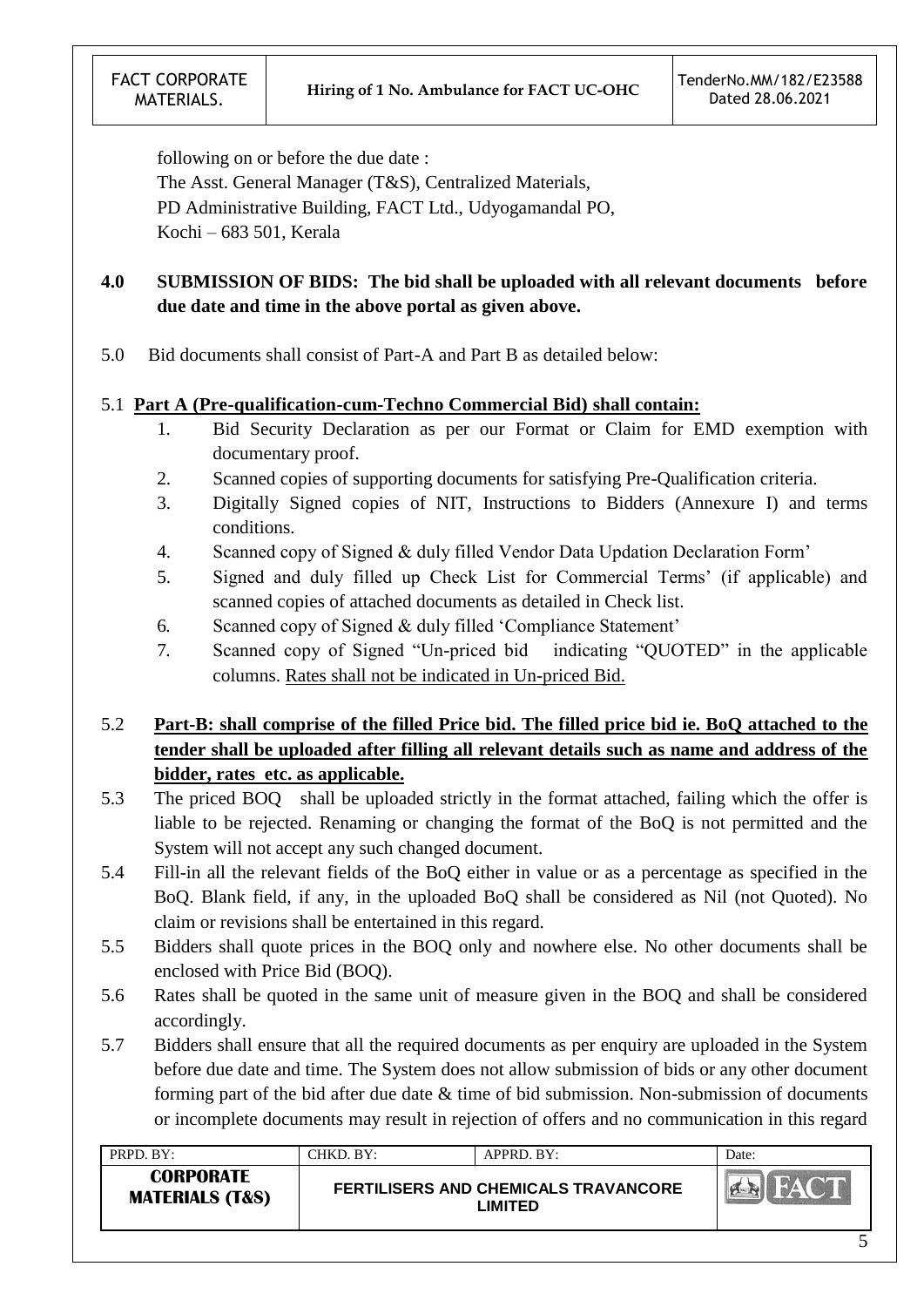will be entertained. FACT reserves the right to reject any bid not submitted as per instructions at their discretion.

- 5.8 Timely submission of offers along with all the relevant documents online is the responsibility of the bidder concerned. The bids may be submitted well in advance to avoid last minute issues like non availability of internet, server not available, power failure etc. FACT shall not be held responsible for bidder"s inability to submit documents in time, incomplete submission of offers or non-submission of any documents forming part of the offers etc.
- 5.9 Bidders shall meet all expenses in connection with submission of his bid, attending the bid opening, meetings etc.

#### **6.0 BID OPENING:**

- 6.1 *Part-A* of the bids of all bidders who submit their Bids as per the instructions on or before the due date and time shall be opened online, on the specified bid opening date and time. Bids submitted not in conformity with the Enquiry instructions are liable to be rejected without further processing.
- 6.2 *Part-B* Price bids of those bidders whose Part-A bid is acceptable, based on pre-qualification and techno-commercial evaluation, only shall be opened online on a subsequent date, on completion of evaluation.

## **7.0 EARNEST MONEY:**

- 7.1 All bidders except those specifically exempted shall furnish Bid Security Declaration as per our format in lieu of Earnest Money Deposit, failing which such offers will be rejected. Submission of Bid Security Declaration will be exempted for Govt. Depts and firms/public sector units/ MSE units registered under MSMED Act (subject to Declaration of Udyog Aadhar Memorandum number by the vendors on CPP Portal) / firms registered under NSIC and Khadi Board as per applicable govt. directions, and on submission of valid documents/certificates in proof of the same.
- 7.2 If any bidder retracts from or without request of FACT revises or amends his bid during its validity period or fails to submit Security Deposit within the stipulated time or fails to execute the required agreement when the contract is awarded or fails to commence the execution of the work on the stipulated date, they will be disqualified from bidding for any contract with FACT for a period of **Three years** from the date of notification, without prejudice to FACT"s right to claim damages and/or other legal recourse.

## **8.0 PURCHASE PREFERENCE:**

This tender shall be based on MSME order dt. 23<sup>rd</sup> March 2012, and as amended from time to time, pertaining to Public Procurement Policy in respect of procurement of goods and services, produced and provided by micro and small enterprises, including special benefits to MSE firms owned by

| PRPD. BY:                                      | CHKD. BY:- | APPRD. BY:                                             | Date: |
|------------------------------------------------|------------|--------------------------------------------------------|-------|
| <b>CORPORATE</b><br><b>MATERIALS (T&amp;S)</b> |            | <b>FERTILISERS AND CHEMICALS TRAVANCORE</b><br>LIMITED |       |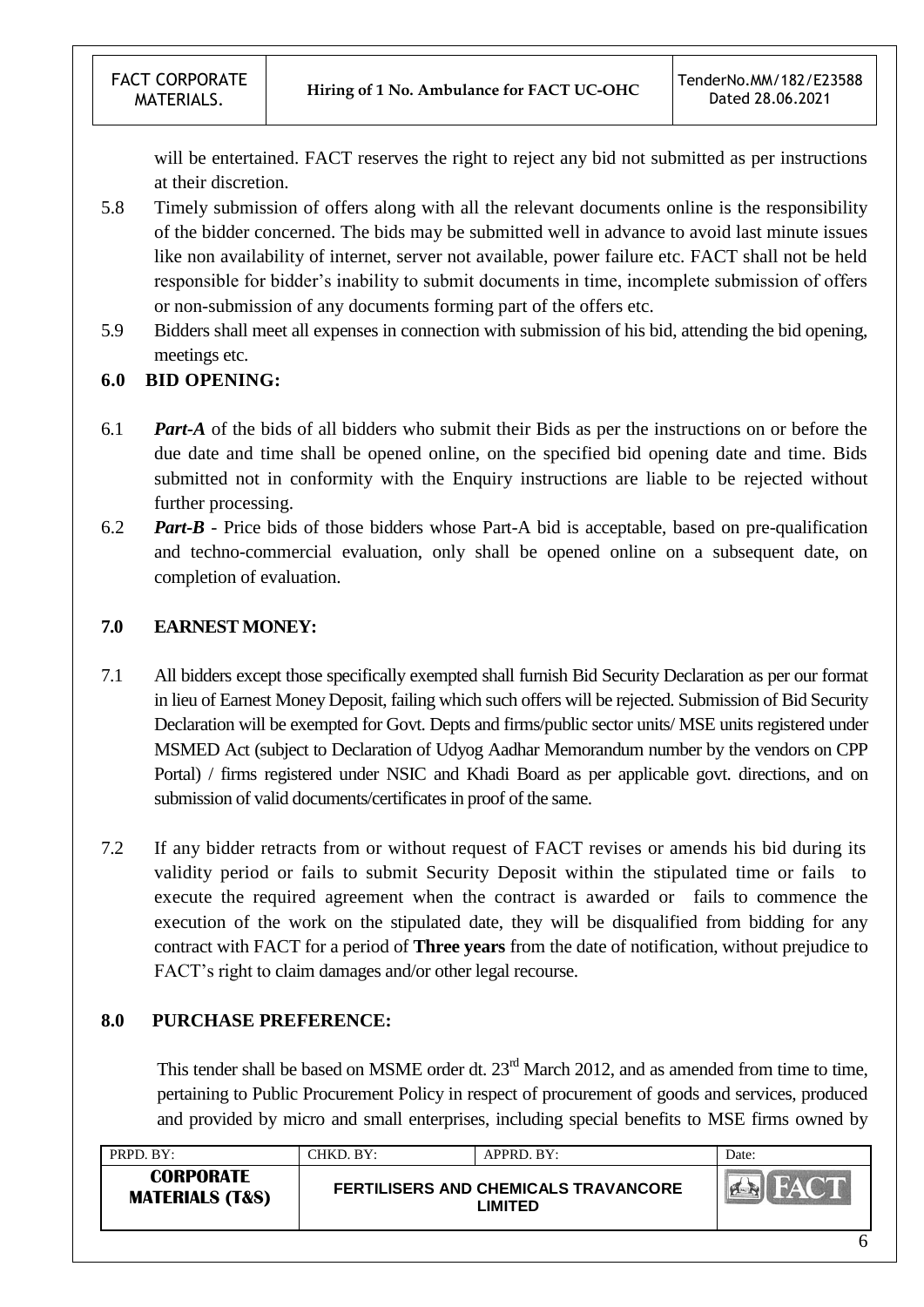SC/ST and women entrepreneurs, on furnishing relevant documents as proof. Declaration of UAM numbers on CPPP is mandatory, failing which bidders will not be able to enjoy the benefits as per PP policy. Bidders will get the benefit of PP policy only if they are MSE bidders at the time of submission of their offers.

In divisible tenders, participating MSEs quoting price within price band of L1+15% shall also be allowed to supply a portion of requirement by bringing down their price to L1 price in a situation where L1 price is from someone other than an MSE. Such MSEs shall be allowed to supply at least 25% (or as applicable) of the total tendered value. In case of more than one such MSE, the supply will be shared proportionately (to tendered quantity). Special provisions extended to certain categories of MSEs as per the order shall also be applicable.

In case of non divisible tenders, an MSE quoting in the price band of  $L1+15%$  may be awarded for full/compete work of tendered value, considering the spirit of policy for enhancing the Government procurement from MSEs subject to bringing down of price to L1 by the MSE concerned.

This tender is non divisible.

## **9.0 DEVIATIONS:**

- 9.1 Deviations in the tender clauses shall not be accepted.
- 9.2 FACT reserves the right to reject the offers with deviations without further correspondence.
- 9.3 Bidder shall clearly indicate the time required for mobilisation /commencement of work from the date of receipt of Letter of Intent (LOI) / Work Order.

## **10.0 CONFORMITY:**

Bids must conform in all respects with the applicable terms and conditions of this enquiry. Bidder must certify in the compliance Statement that his bid complies with all Enquiry documents and technical specifications.

## **11.0 RATES:**

11.1 Bidder shall quote his lowest rate for the work strictly as per the BoQ (Price Bid format) . Bids not complying with the above are liable to be rejected.

The Un-priced bid shall be submitted along with Part-A bid duly signed by the Bidder, indicating "QUOTED" in the columns. Rates shall not be indicated in Un-priced Bid.

| PRPD. BY:                                      | CHKD. BY: | APPRD. BY:                                             | Date:      |
|------------------------------------------------|-----------|--------------------------------------------------------|------------|
| <b>CORPORATE</b><br><b>MATERIALS (T&amp;S)</b> |           | <b>FERTILISERS AND CHEMICALS TRAVANCORE</b><br>LIMITED | <b>NAV</b> |
|                                                |           |                                                        | −          |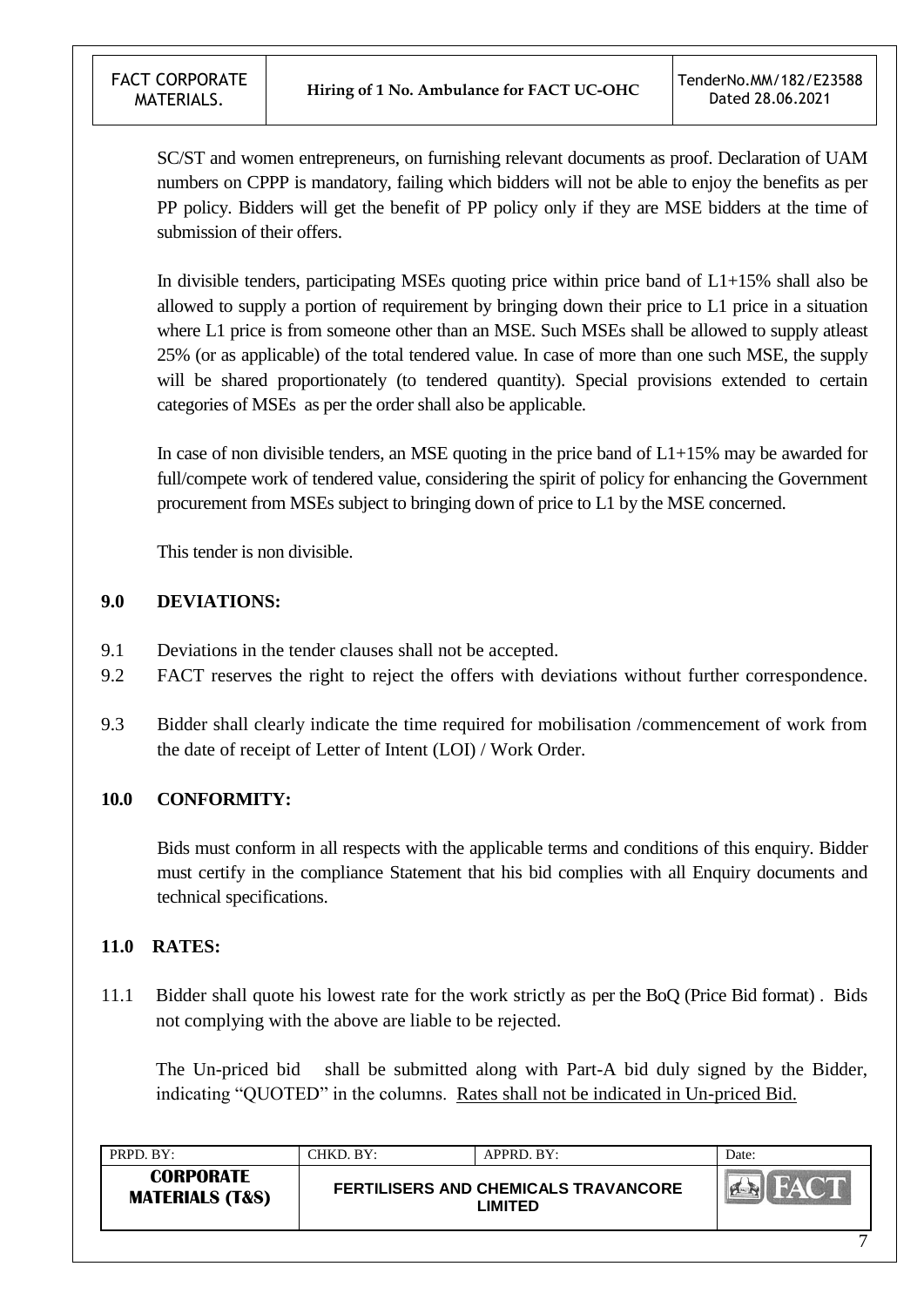- 11.2 Bidder shall quote all-inclusive rate for the work, but **exclusive of GST.** GST if applicable, will be payable extra by FACT as per statutory notification.
- 11.3 The rates quoted in the tender are to hold good for a period of four months from the date of opening of the Pre-Qualification-cum-Techno-Commercial bid (Part-A). If contract is awarded, the work order rates shall be valid for the entire period of contract inclusive of extension / extensions. **No bidder can withdraw his tender or revoke or revise the rates within the aforesaid period of 120 days.** If the bidder withdraws/revises/revokes OR shows unwillingness to confirm with his offer, they will be disqualified from bidding for any contract with FACT for a period of **Three years** from the date of notification, without prejudice to FACT"s other right to claim damages.

## 12.0**SECURITY DEPOSIT**:

- 12.1 The successful bidder (Contractor) shall be required to furnish an interest free Security Deposit (SD) equivalent to **three percent (3%) of the total contract value** by DD/NEFT/RTGS or by Bank Guarantee issued by a Nationalised / Scheduled Bank as per the Proforma prescribed within 15 days of issue of the work order. The Bank Guarantee shall be valid till the expiry of the contract with a claim period of six months thereafter. FACT a/c No. 57017844467 with the State Bank of India, Udyogamandal Branch, IFSC Code SBIN0070158 shall be used in case of remittance of Security deposit by NEFT/RTGS and proof of remittance shall be submitted to FACT.
- 12.2 In case the bidder whose bid is accepted, fails to deposit the prescribed Security Deposit or fails to execute the agreement or fails to commence the execution of the work within the specified time, the contract issued to him is liable to be terminated and alternative arrangements made at the risk and cost of the Contractor.

## **13.0 PURCHASER'S RIGHT:**

FACT reserves the right to reject any or all bids without assigning any reason whatsoever. No claims shall lie against FACT on this account and FACT"s decision in this regard shall be final and binding on the bidders. FACT reserves the right to negotiate with the lowest bidder.

## 14.0**CONTRACTOR TO EXECUTE AGREEMENT**:

The contractor's responsibility under this contract will commence on the date specified in the Letter of Intent/Work Order. The successful Bidder shall be required to execute an Agreement with FACT, within 15 days of the receipt by him of the Work order issued by FACT for carrying out the work according to the terms and conditions of the contract given along with the Work Order. The Agreement shall be executed on Rs.200/- Stamp paper and shall be in the

| PRPD. BY:                                      | CHKD. BY:- | APPRD. BY:                                             | Date: |
|------------------------------------------------|------------|--------------------------------------------------------|-------|
| <b>CORPORATE</b><br><b>MATERIALS (T&amp;S)</b> |            | <b>FERTILISERS AND CHEMICALS TRAVANCORE</b><br>_IMITED |       |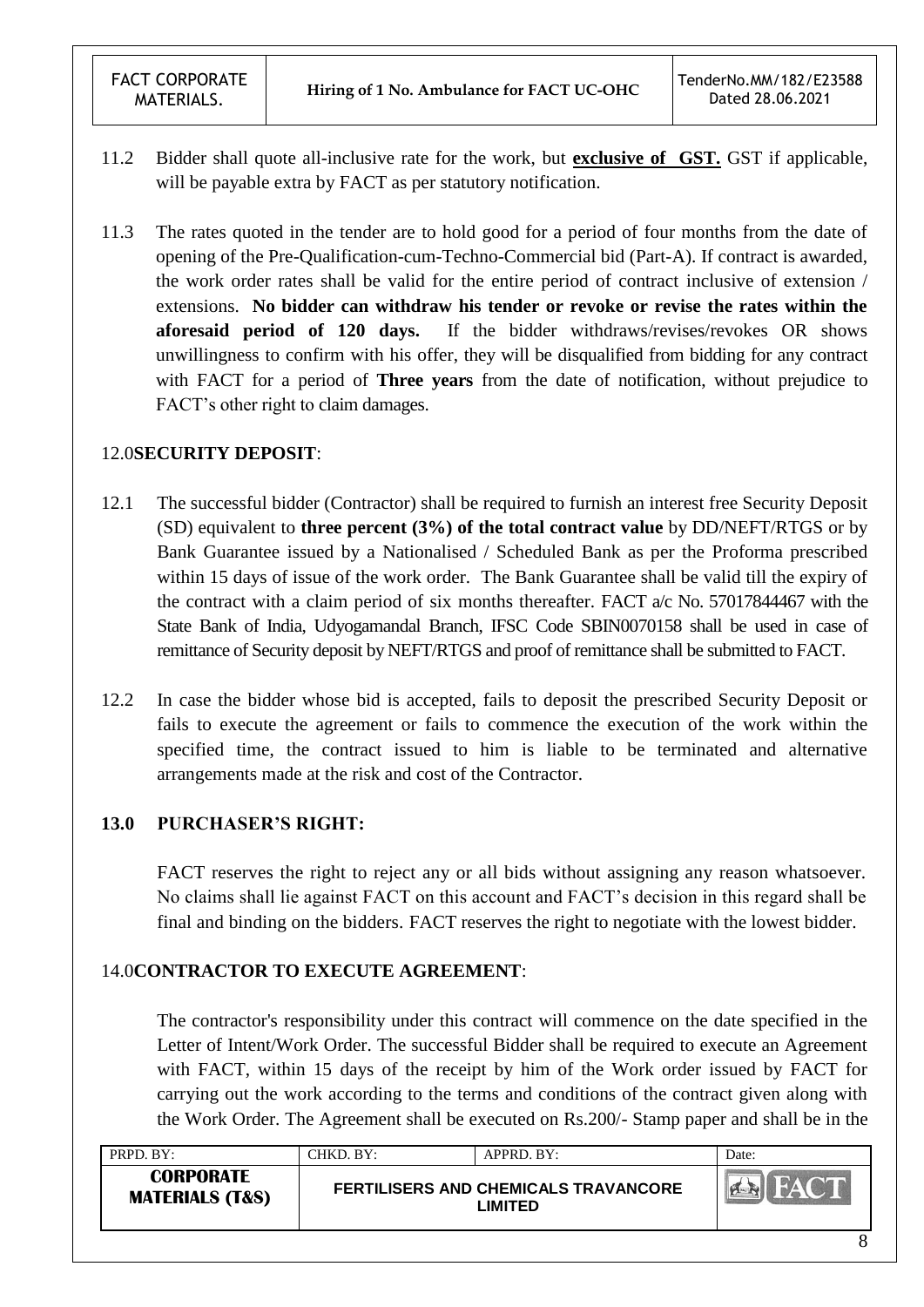pro forma as specified by FACT. The provisions contained in tender papers and other documents exchanged between the Bidder and FACT shall form part of the contract.

### **15.0 The bidder shall furnish the following along with the offers.**

- 1. The GST registration Number and details. In the case of Provisional ID, GST Registration Number shall be provided on receipt of the same.
- 2. Place of supply/Service
- 3. Address of the supplier/service provider"s billing the item if it is different from 2 above
- 4. GST rates applicable for each item
- 5. HSN / SAC codes of each of the goods / services quoted

In case of unregistered contractor, a declaration to that effect with reason should be furnished.

FACT's GST No. in the state of Kerala is **32AAACT6204C1Z2**. FACT's GST numbers in other southern states is as follows:

| Tamilnadu:      | 33AAACT6204C1Z0 |
|-----------------|-----------------|
| Karnataka:      | 29AAACT6204C1ZP |
| Andhra Pradesh: | 37AAACT6204C1ZS |
| Telangana:      | 36AAACT6204C1ZU |
| Puducherry:     | 34AAACT6204C1ZY |

The supplier/contractor shall do the following:

- a) Submit GST compliant tax invoice to FACT along with supply.
- b) Shall ensure uploading the above invoice as per statute &
- c) File monthly returns in time enabling FACT to claim the input tax credit.

GST charged by the supplier/contractor shall be released separately to the supplier/contractor only after filing of (i) the outward supply details & the monthly return on GSTN portal by the supplier/contractor and (ii) on matching the input tax credit to such invoice with the corresponding details of outward supply of the supplier/contractor.

In case FACT incurs any liability (like interest, penalty etc.,) due to denial/reversal of such input tax credit in respect of the invoice submitted by the supplier/contractor, for the reasons attributable to the supplier/contractor, the same shall be recovered from the supplier/contractor

Further in case FACT is deprived of the input tax credit due to any reason attributable to the supplier/contractor, the same shall not be paid or recovered if already paid to the supplier/contractor.

#### 16.0 **GENERAL:**

| PRPD. BY:                                      | CHKD. BY: | $APPRD$ . BY:                                          | Date:  |
|------------------------------------------------|-----------|--------------------------------------------------------|--------|
| <b>CORPORATE</b><br><b>MATERIALS (T&amp;S)</b> |           | <b>FERTILISERS AND CHEMICALS TRAVANCORE</b><br>LIMITED | $-W_A$ |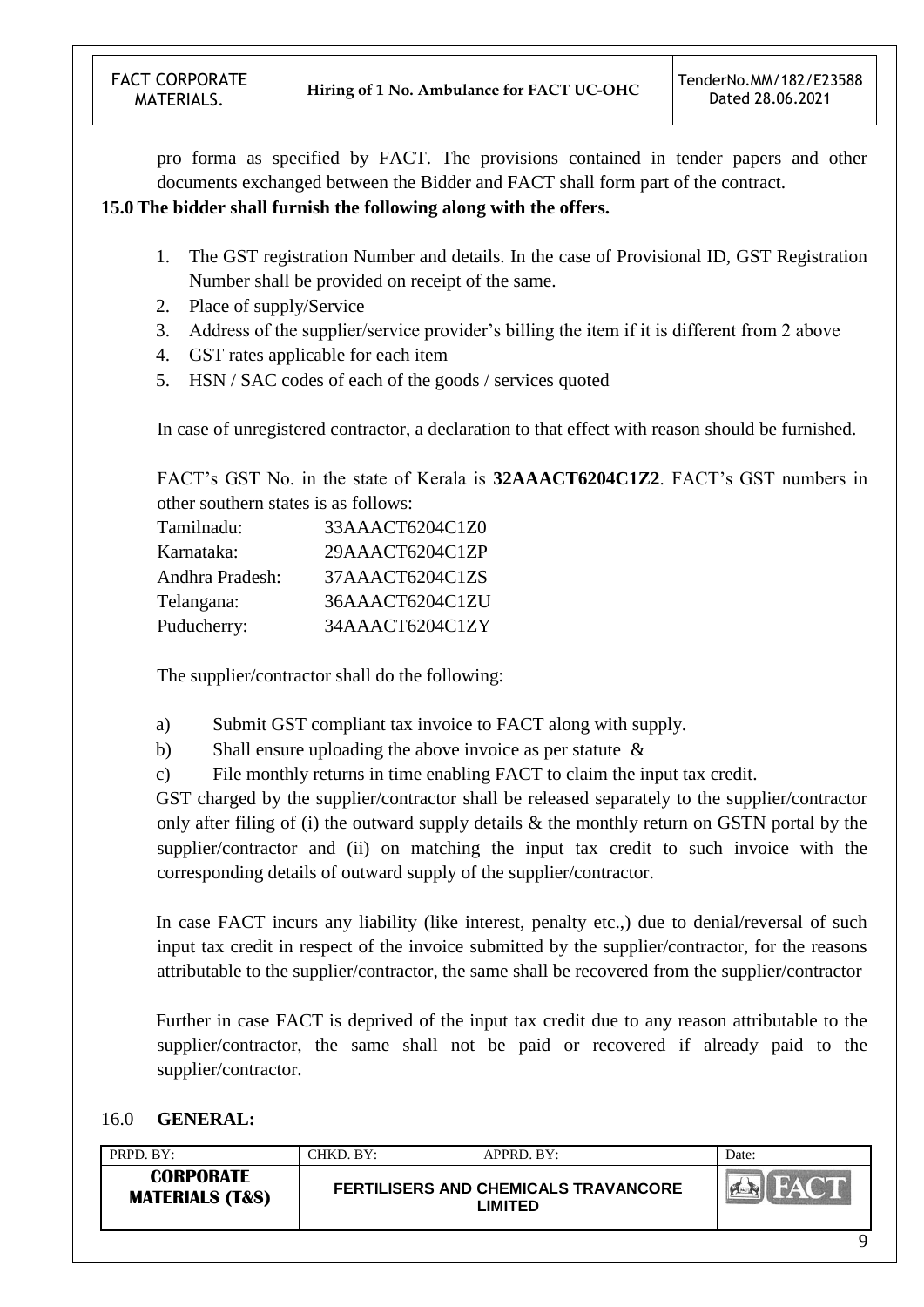- 16.1 FACT reserves the right to extend without giving any reason, the last date for submission and opening of bid, but such extension will be duly intimated to those who have submitted online. In case the date of bid opening happens to be a day of strike/hartal etc. due to any reasons or happens to be a holiday for FACT, declared due to unforeseen and emergency reasons or due to any tech problems, the bids will be opened at the same time on the next full working day.
- 16.2 FACT reserves the right to make changes in the tender documents, but such changes will be published in our portal as a corrigendum. Bidders are requested to counter check with portal before submitting their bids.
- 16.3 Mere submission of all the documents will not necessarily mean that the Bidder is suitable. Worthiness assessed by FACT will be final and binding on the Bidder.
- 16.4 FACT may relax condition of prior turnover and prior experience (if specified in the Pre Qualification criteria) with respect to Micro & Small Enterprises (MSEs) subject to meeting of quality and technical specifications.
- 16.5 Except in the cases of items/services related to public safety, health, critical security operations and equipment etc., FACT at its discretion may relax the conditions of prior turnover and prior experience (if specified in the Pre Qualification criteria) for Startups recognised by Dept. of Industrial policy and promotion (DIPP) subject to meeting quality and technical specifications, on furnishing copies of relevant certificates / documents in proof of such recognition by DIPP.
- 16.6 All clarification and correspondence related to this enquiry shall be made only in English to the Asst.General Manager(Materials)T&S, Centralised Materials, PD Administrative Building, FACT Ltd., Udyogamandal – 683 501, Tel : 0484-2568260/2568629/2546427, FAX No: 0484- 2545196, Email:julian@factltd.com
- 16.7 All disputes and questions, claims, rights, matters or things, whatsoever, in any way, arising out of or relating to the calling of bids, evaluation of offers, award of contract, change in structure of bids or any other matter relating to finalization of contract are to be referred to the sole Arbitrator who shall be the General Manager [Materials] of FACT. The award shall be binding on both the parties. The bidders are advised to get informed of all details they require regarding the work before submitting their bids.
- 16.8 Work order shall be issued by Asst. General Manager [Materials]-T&S.

#### **17.0 TENDER UPDATES:**

Bidders are requested to visit Central Public Procurement Portal [\(https://eprocure.gov.in\)](https://eprocure.gov.in/) regularly for any updates/corrigendum on the tender, including extension of due date, if any. No other mode of communication shall be made in this regard.

| PRPD. BY:                                      | CHKD. BY:- | APPRD. BY:                                             | Date: |
|------------------------------------------------|------------|--------------------------------------------------------|-------|
| <b>CORPORATE</b><br><b>MATERIALS (T&amp;S)</b> |            | <b>FERTILISERS AND CHEMICALS TRAVANCORE</b><br>_IMITED |       |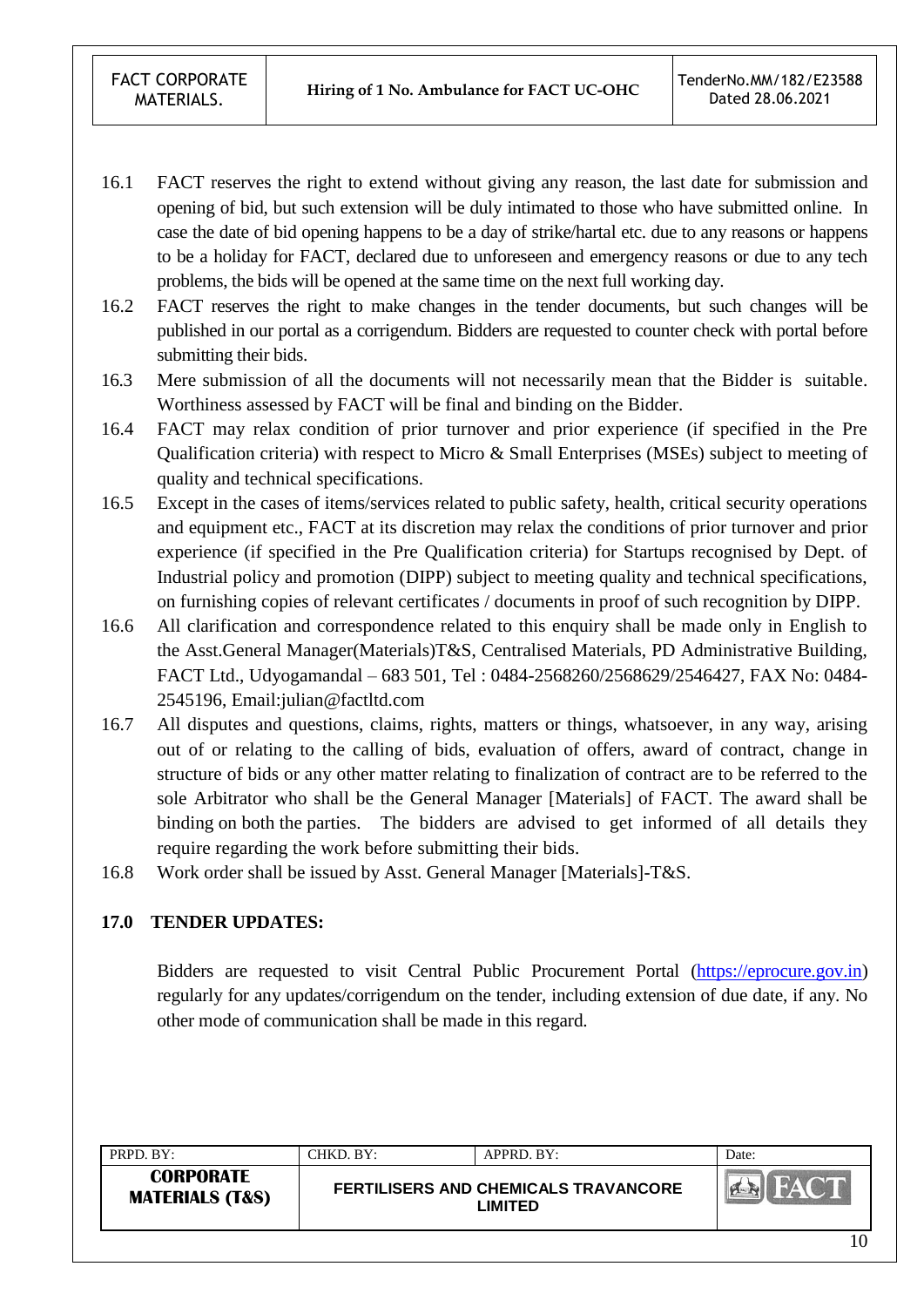## **18.0 FRAUD PREVENSION POLICY:**

Bidders shall comply with Fraud Prevention Policy of FACT 2012 (FPPF 2012). The said Policy is available in FACT's Website [www.fact.co.in.](http://www.fact.co.in/)

#### **ASST. GENERAL MANAGER (MATERIALS)-TS**

| PRPD. BY:                                      | CHKD. BY: | APPRD. BY:                                                    | Date: |
|------------------------------------------------|-----------|---------------------------------------------------------------|-------|
| <b>CORPORATE</b><br><b>MATERIALS (T&amp;S)</b> |           | <b>FERTILISERS AND CHEMICALS TRAVANCORE</b><br><b>_IMITED</b> |       |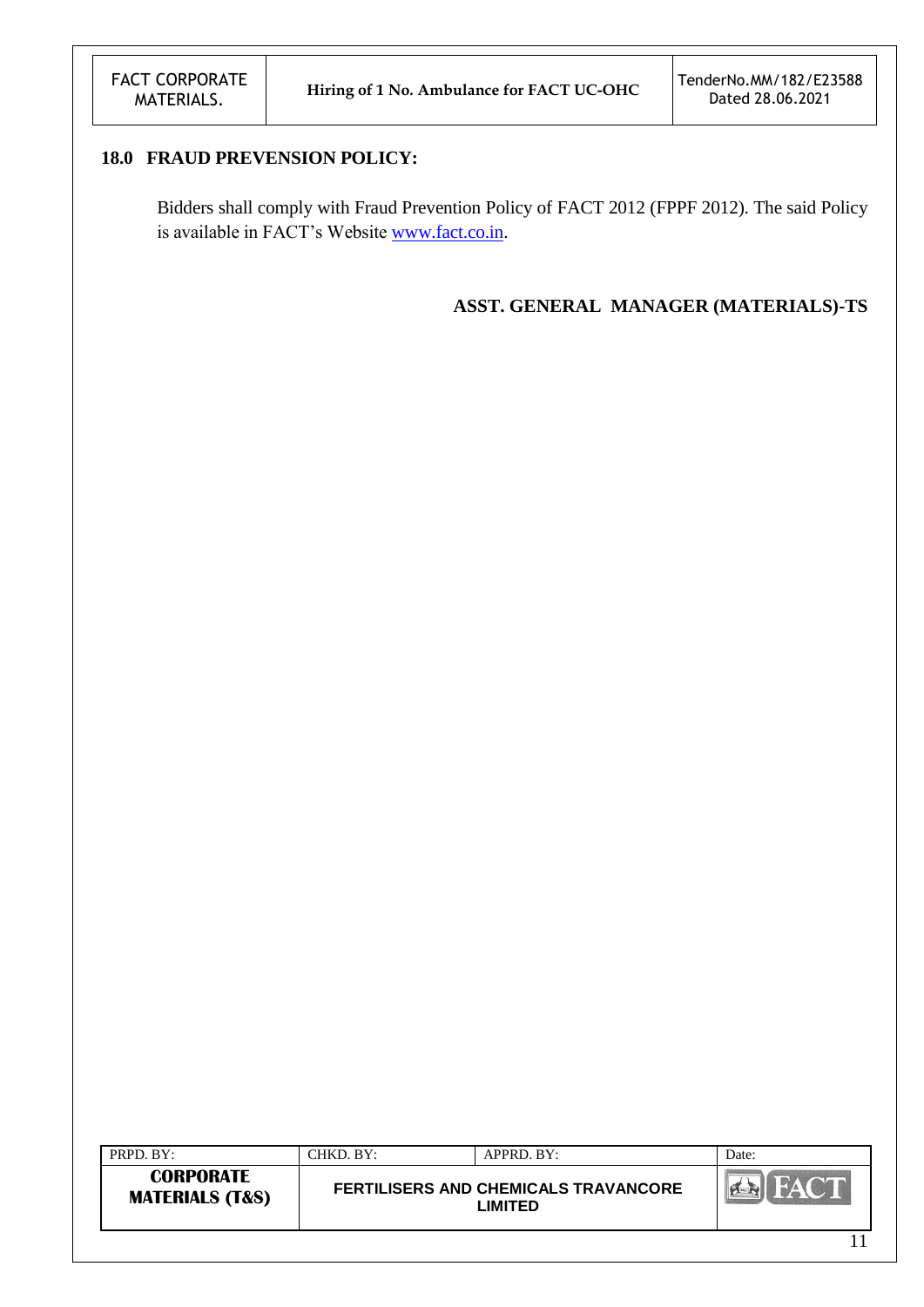#### **ANNEXURE - II**

#### **PRE-QUALIFICATION CRITERIA FOR BIDDERS**

- 1 Bidder should have experience in undertaking at least one similar job i.e. by undertaking Ambulance services contract for a minimum contract value of not less than **Rs.1.00** lakh for any organization during any one of the last 5 years as on date of tender. As a proof for satisfying the above criteria bidder must enclose copies of (i) Work Order supported by corresponding (ii) Experience certificate and (iii) Performance/completion certificate issued by the contractee with Part A bid as documentary evidence. In case of running contracts, performance certificate submitted should have been issued after the date of enquiry. For this purpose, the documents from organisations of similar standing as FACT, or organisations of sound financial capability and having status of principal employer; or Govt./Quasi Govt./Pvt. Ltd. companies which do their work mainly through public contracts shall be considered for acceptance.
- 2 Bidder must own/control from the date of opening of Part-A Bid till the expiry of the contract period at least one Ambulance, with sufficient proof of ownership/lease. The Ambulance offered for the work shall be less than 5 years old as on date of Tender and shall be in good running condition. Bidder shall submit documentary evidence in support of the above, such as copies of RC Book, Insurance Certificate, fitness certificate etc. In case of lease, Lease Agreement in Rs.200/- stamp paper shall also be submitted.
- 3 Bidder must have an office at KOCHI or nearby areas or be willing to open one immediately on award of the contract. The office shall be equipped with telephone and shall have a responsible officer to co-ordinate the day-to-day activities with FACT.
- 4 Bidder must be of sound financial standing. The bidder shall enclose along with prequalification bid the following documents towards proof of financial soundness:
- i) Copies of Income Tax returns for the three previous years ending as on 31.3.2020 **OR** Copies of audited Balance sheet and Profit & Loss Account for the last three years ending as on 31.3.2020 **AND**
- ii) Solvency certificate (original or copy duly attested by a Notary) for a minimum of Rs. 80,000/- from a Nationalized/Scheduled Bank along with Part-A (Techno commercial) Bid. The Solvency Certificate issued shall be dated after three months prior to the date of enquiry

**Bidders not fulfilling 1, 2,3 & 4 above will not be considered.**

**Note for Micro & Small Enterprises and Startups:** Prequalification criteria specified above shall also be applicable for Micro & Small Enterprises & Start-ups without any relaxation.

| PRPD. BY:                                      | CHKD, BY: | APPRD. BY:                                             | Date: |
|------------------------------------------------|-----------|--------------------------------------------------------|-------|
| <b>CORPORATE</b><br><b>MATERIALS (T&amp;S)</b> |           | <b>FERTILISERS AND CHEMICALS TRAVANCORE</b><br>LIMITED |       |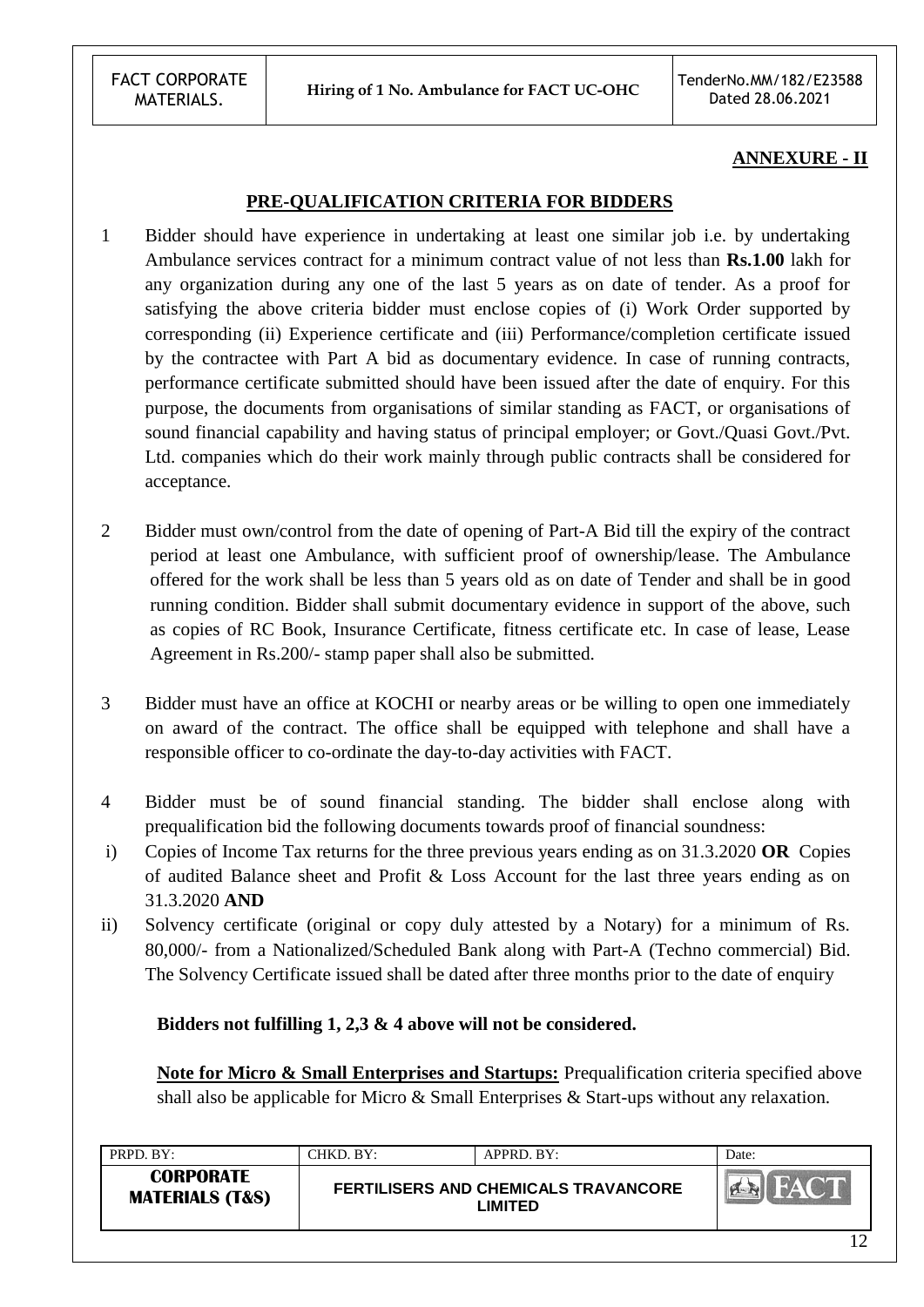**Note:** The offers of such bidders who meet PQ Criteria shall only be considered for technical evaluation and opening of price bids. Offers received without supporting documents or with incomplete form / documents are liable to be rejected. FACT reserves the right to verify the claim of the bidders /documents submitted by them, directly with the clients or any other agency in this regard.

| PRPD. BY:                                      | CHKD. BY: | APPRD. BY:                                                    | Date:  |
|------------------------------------------------|-----------|---------------------------------------------------------------|--------|
| <b>CORPORATE</b><br><b>MATERIALS (T&amp;S)</b> |           | <b>FERTILISERS AND CHEMICALS TRAVANCORE</b><br><b>_IMITED</b> | FALC.  |
|                                                |           |                                                               | $\sim$ |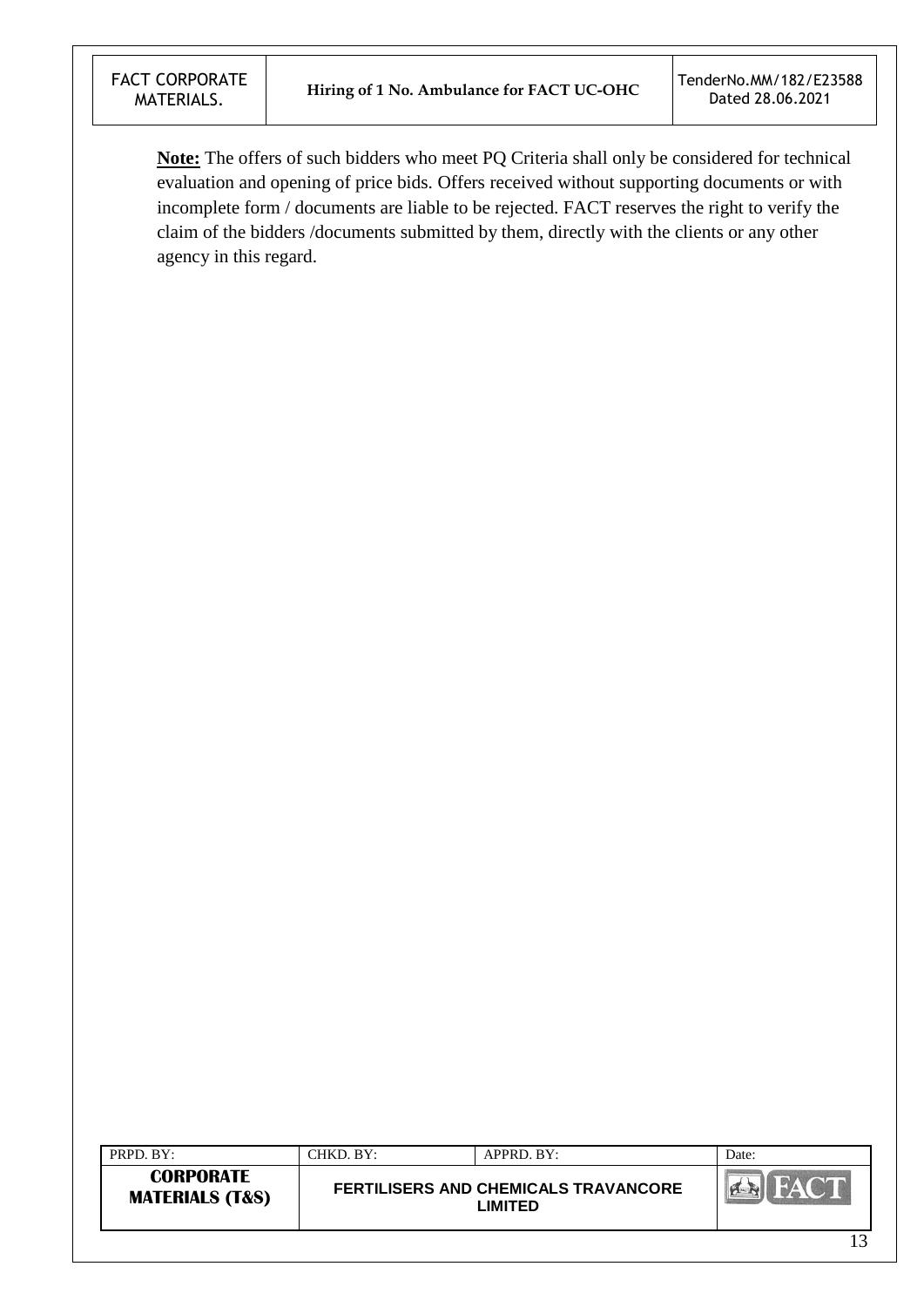FACT CORPORATE<br>MATERIALS.

#### **ANNEXURE-III**

#### **VENDOR DETAILS**

#### (PLEASE USE ADDITIONAL SHEETS, IF SPACE IS INSUFFICIENT)

FACT reserves the right to verify the information given as per the format and enclosures. It is the responsibility of the bidder to give the full details asked for as per this format for evaluating his bid as per this Enquiry. Any misrepresentation of facts and withholding of information may result in disqualification.

| Sl.<br>No.     | Description                                                            |                                                                          | To be filled in by Vendor |
|----------------|------------------------------------------------------------------------|--------------------------------------------------------------------------|---------------------------|
| $\mathbf{1}$   | Name of the bidder                                                     |                                                                          |                           |
| $\overline{2}$ | correspond                                                             | Name, address and designation of the key<br>person with whom company may |                           |
| 3              | Address:                                                               | a. Regd. Office:                                                         |                           |
| $\overline{4}$ |                                                                        | b. Branch Office:                                                        |                           |
| 5              | PIN Code                                                               |                                                                          |                           |
| 6              | codes)                                                                 | Telephone Nos. (with Country/STD                                         |                           |
| $\overline{7}$ | Tele fax Nos.                                                          |                                                                          |                           |
| 8              | E-Mail id                                                              |                                                                          |                           |
| 9              | <b>Contact Person</b>                                                  |                                                                          |                           |
| 10             |                                                                        | Details of Local Office/ Representatives/                                |                           |
|                | <b>Liaison Agents</b>                                                  |                                                                          |                           |
| 11             | <b>Address</b>                                                         |                                                                          |                           |
| 12             | PIN Code                                                               |                                                                          |                           |
| 13             | Telephones                                                             |                                                                          |                           |
| 14             | <b>Fax Number</b>                                                      |                                                                          |                           |
| 15             | E-Mail ID                                                              |                                                                          |                           |
| 16             | <b>Contact Person</b>                                                  |                                                                          |                           |
| 17             | Name of the person authorized to sign the<br>bid and related documents |                                                                          |                           |
| 18             | Date of Registration of Firm                                           |                                                                          |                           |

| PRPD. BY:                                      | CHKD. BY: | APPRD. BY:                                             | Date: |
|------------------------------------------------|-----------|--------------------------------------------------------|-------|
| <b>CORPORATE</b><br><b>MATERIALS (T&amp;S)</b> |           | <b>FERTILISERS AND CHEMICALS TRAVANCORE</b><br>∟IMITED |       |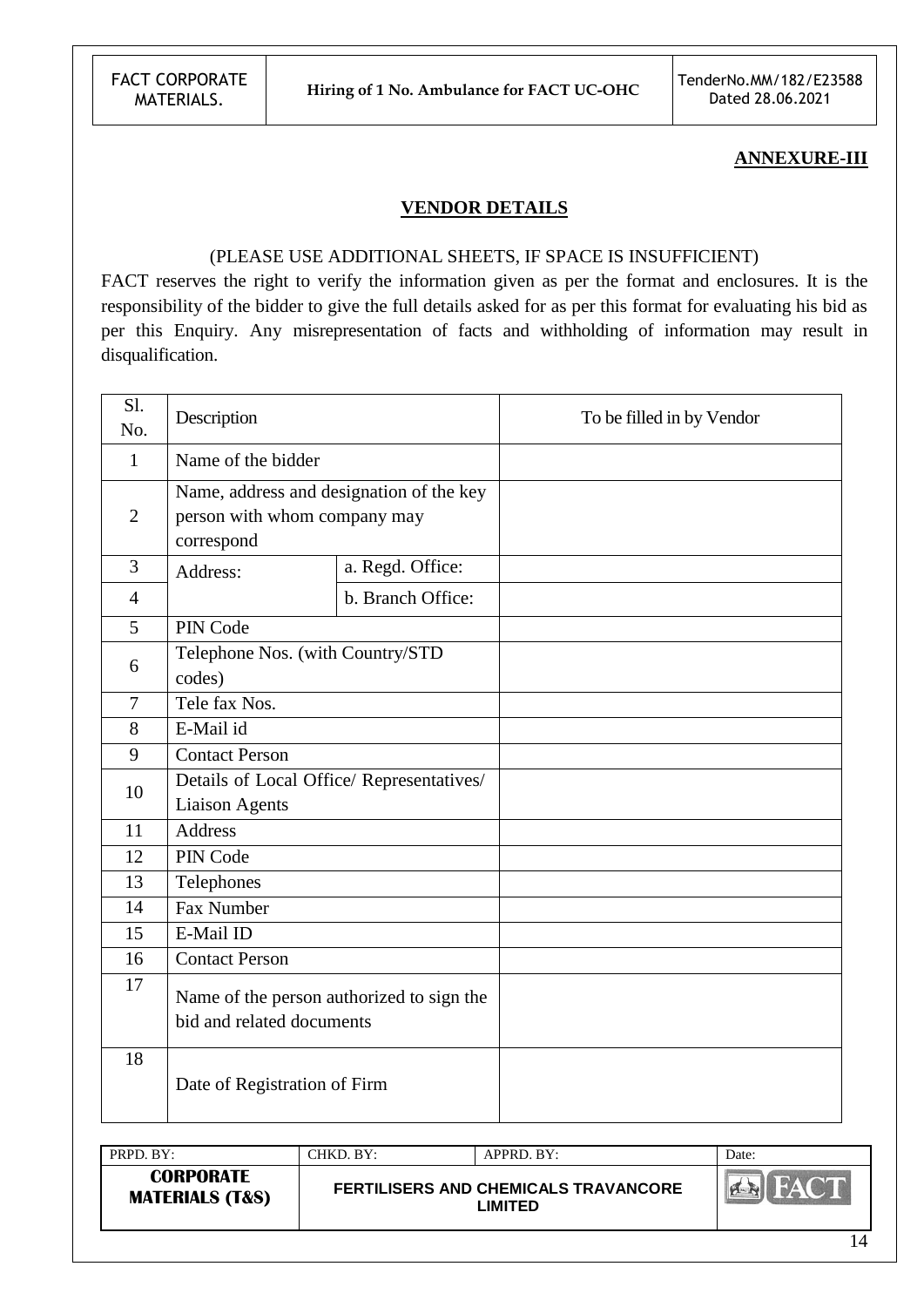| 19             | Constitution of the bidder (Strike out<br>which is not applicable                         | Proprietorship /<br><b>Limited Company</b> | Regd. Partnership / |
|----------------|-------------------------------------------------------------------------------------------|--------------------------------------------|---------------------|
|                |                                                                                           |                                            |                     |
| 20             | Name and address of proprietor/ Partners/                                                 |                                            |                     |
|                | Directors                                                                                 |                                            |                     |
|                |                                                                                           |                                            |                     |
| 21.            | <b>CATEGORY:</b>                                                                          |                                            |                     |
| $\rm{a}$       | Whether the entrepreneur comes under                                                      |                                            |                     |
|                | the following status (Micro/ Small/                                                       |                                            |                     |
|                | Medium)<br>(Enclose)<br>copy<br>of<br>the                                                 |                                            |                     |
|                | MSME/NSIC Registration Certificate                                                        |                                            |                     |
|                | duly attested by a Gazetted Officer)                                                      |                                            |                     |
|                |                                                                                           |                                            |                     |
|                | In case of Micro/Small pl. enclose UAM                                                    |                                            |                     |
|                | certificate.<br>All MSE bidders shall                                                     |                                            |                     |
|                | register / declare their UAM Number                                                       |                                            |                     |
|                | on CPP Portal ; failing which such                                                        |                                            |                     |
|                | bidders will not be able to enjoy                                                         |                                            |                     |
|                | benefits as per PP Policy for MSME                                                        |                                            |                     |
|                | order, 2012.                                                                              |                                            |                     |
| $\mathbf b$    | In case the bidder is an Entrepreneur                                                     |                                            |                     |
|                | whether he/she belongs<br>SC/ST<br>to                                                     |                                            |                     |
|                | category                                                                                  |                                            |                     |
| 22.            | Details of vehicles owned and offered for the work -                                      |                                            |                     |
|                |                                                                                           |                                            |                     |
| Sl.No.         | Owned in the name of proprietor/partner/company etc. for this work<br>Details of vehicles |                                            |                     |
| 1.             |                                                                                           | (1)                                        | (2)                 |
| $\overline{2}$ | Type & Make<br>Model & Reg.No                                                             |                                            |                     |
| 3.             | Capacity                                                                                  |                                            |                     |
| $\overline{4}$ | <b>Engine Number</b>                                                                      |                                            |                     |
| 5              | <b>Chassis Number</b>                                                                     |                                            |                     |
| 6              | <b>Details of Patient Compartment</b>                                                     |                                            |                     |
|                | a) Length:                                                                                |                                            |                     |
|                | Width:<br>b)                                                                              |                                            |                     |
|                | c) Height :                                                                               |                                            |                     |
| 7.             | Details of Hypothecation                                                                  |                                            |                     |
| 8.             | Insurance Valid upto                                                                      |                                            |                     |
| 9.             | Permit valid upto                                                                         |                                            |                     |
|                |                                                                                           |                                            |                     |

| <b>CORPORATE</b><br><b>MATERIALS (T&amp;S)</b> | <b>FERTILISERS AND CHEMICALS TRAVANCORE</b><br><b>_IMITED</b> |  |
|------------------------------------------------|---------------------------------------------------------------|--|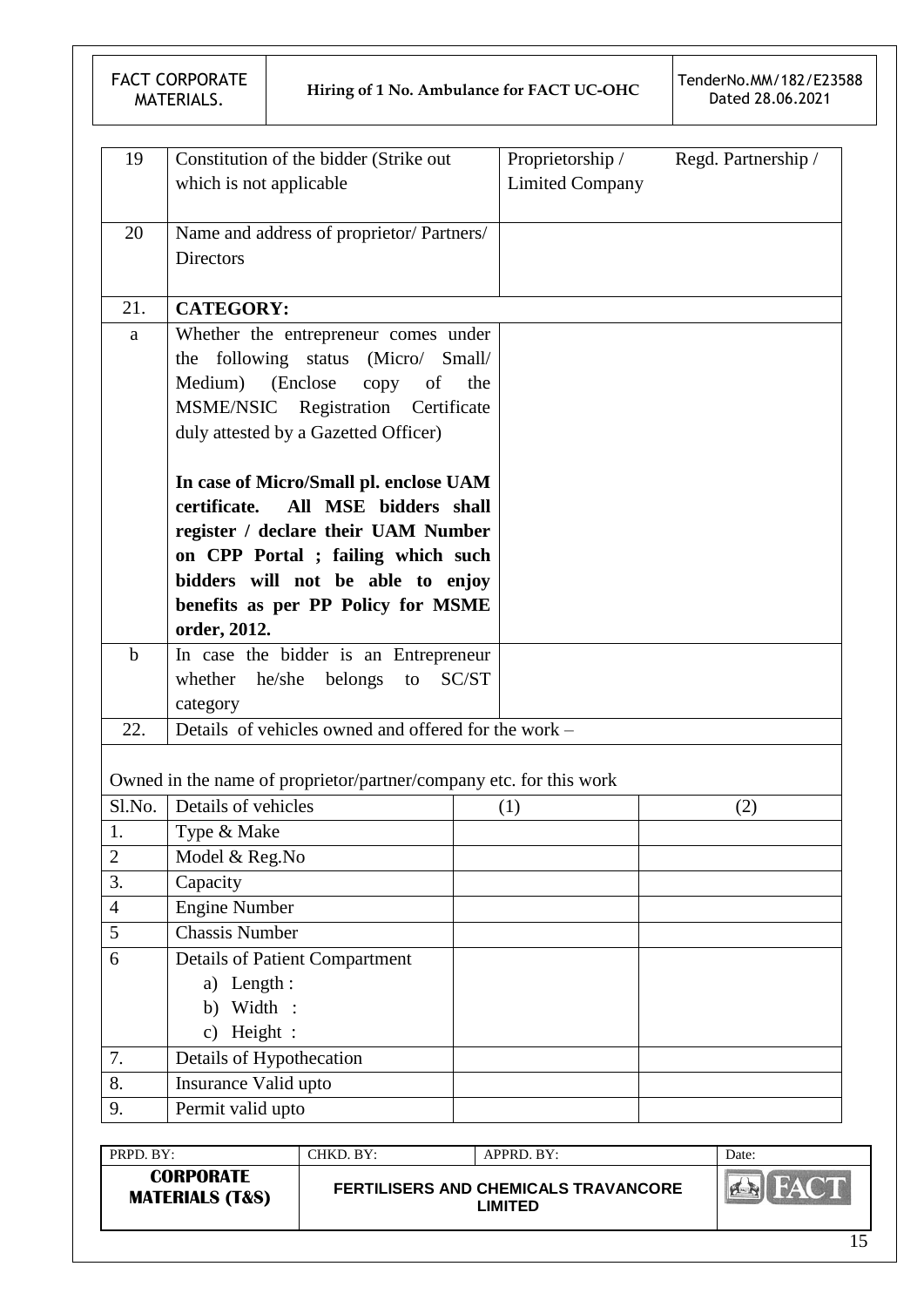FACT CORPORATE<br>MATERIALS.

| 10             | Fitness valid upto                                                                      |                                                                                                  |
|----------------|-----------------------------------------------------------------------------------------|--------------------------------------------------------------------------------------------------|
| 11.            | Construction details of                                                                 |                                                                                                  |
|                | doors&windows                                                                           |                                                                                                  |
| 12.            | Details of seats available in both                                                      |                                                                                                  |
|                | the cabins                                                                              |                                                                                                  |
| 13.            | Details of other facilities in the rear                                                 |                                                                                                  |
|                | cabin such as Stretcher, Medicine                                                       |                                                                                                  |
|                | Cabinet, Oxygen cylinder, IV                                                            |                                                                                                  |
|                | hooks, fan etc.                                                                         |                                                                                                  |
| 14             | Details of Siren & Flash Light                                                          |                                                                                                  |
|                |                                                                                         | Note: Scanned copies of RC Book, Permit, Insurance and fitness certificate shall be attached. In |
|                |                                                                                         | case of lease, lease agreement in Rs.200/- stamp paper shall be attached .Originals shall be     |
|                | produced for verification on demand                                                     |                                                                                                  |
|                | 15. Please furnish the following details along with your Banker's Authorisation letter: |                                                                                                  |
| $\mathbf{1}$   | Income Tax PAN No.                                                                      |                                                                                                  |
| $\overline{2}$ | Service Tax Registration No.                                                            |                                                                                                  |
| 3              | Name of the Bank with address                                                           |                                                                                                  |
| 4              | Name of the Branch with address                                                         |                                                                                                  |
| 5              | <b>MICR Code</b>                                                                        |                                                                                                  |
| 6              | <b>IFSC Code</b>                                                                        |                                                                                                  |
| 7              | <b>Account Type</b>                                                                     |                                                                                                  |
| 8              | Bank Account No.                                                                        |                                                                                                  |
| 9              | Account holder's Name                                                                   |                                                                                                  |
| 10             | Vendor email address                                                                    |                                                                                                  |

| <b>CORPORATE</b><br>FERTILISERS AND CHEMICALS TRAVANCORE<br><b>MATERIALS (T&amp;S)</b><br>LIMITED | PRPD. BY: | CHKD, BY: | APPRD. BY: | Date: |
|---------------------------------------------------------------------------------------------------|-----------|-----------|------------|-------|
|                                                                                                   |           |           |            |       |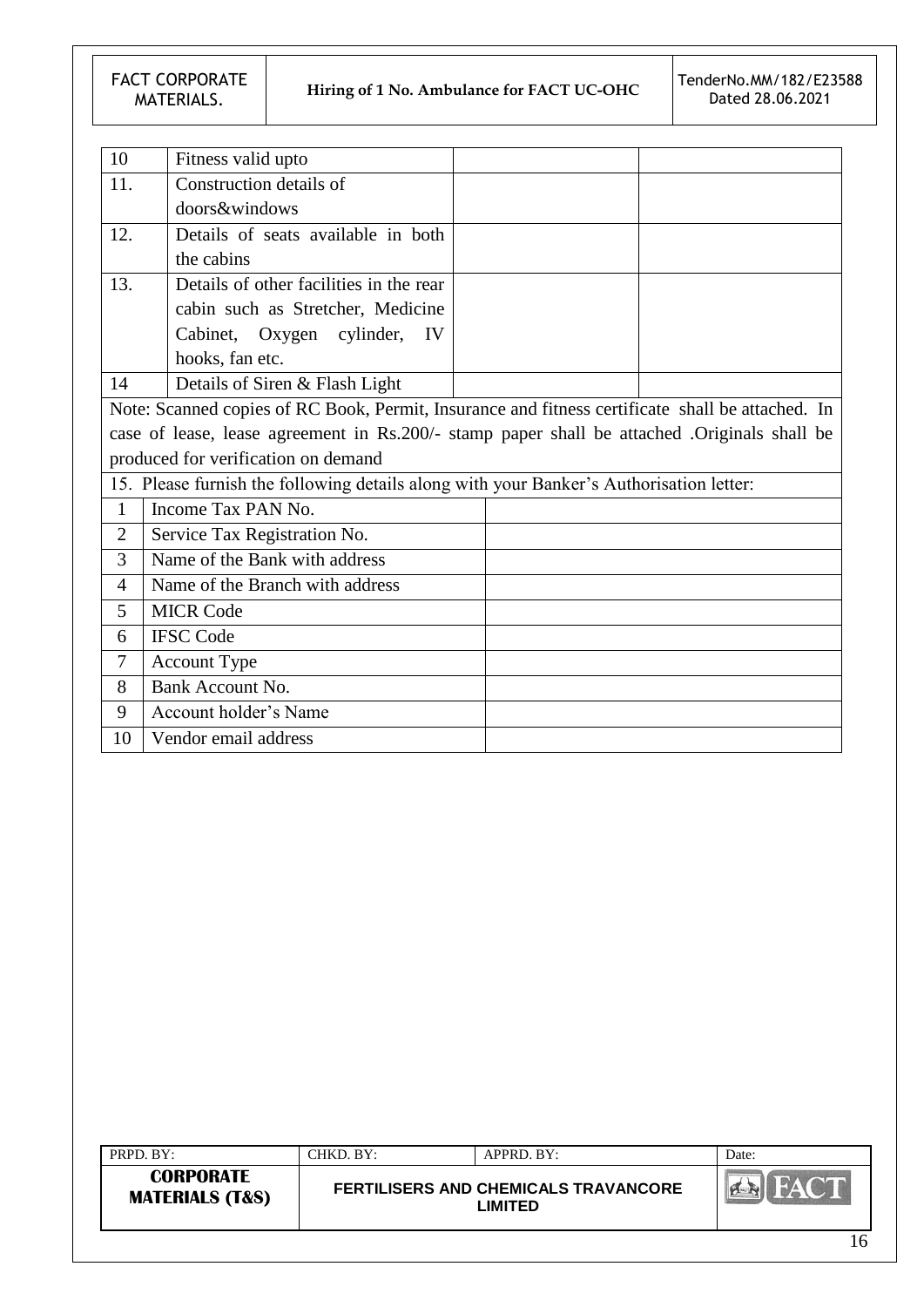### **DECLARATION**

I/We hereby declare that the particulars furnished above are true to the best of my/our knowledge and belief. I/we hereby agree that FACT shall have the right to visit my/our office/works to satisfy themselves that the particulars furnished above are correct and I/we shall furnish any additional information/documents that may be required by FACT. I/we understand that suppression of any facts/furnishing false information shall render us liable for disqualification.

| Authorised Signatory, |  |
|-----------------------|--|
|-----------------------|--|

Date: Name : Name : Name : Name : Name : Name : Name : Name : Name : Name : Name : Name : Name : Name : Name :  $\mathbb{R}$ Place: Designation : Signature :

(Seal)

| $PRPD$ . $BY:$                                 | CHKD. BY: | APPRD. BY:                                                    | Date:          |
|------------------------------------------------|-----------|---------------------------------------------------------------|----------------|
| <b>CORPORATE</b><br><b>MATERIALS (T&amp;S)</b> |           | <b>FERTILISERS AND CHEMICALS TRAVANCORE</b><br><b>LIMITED</b> |                |
|                                                |           |                                                               | 1 <sub>7</sub> |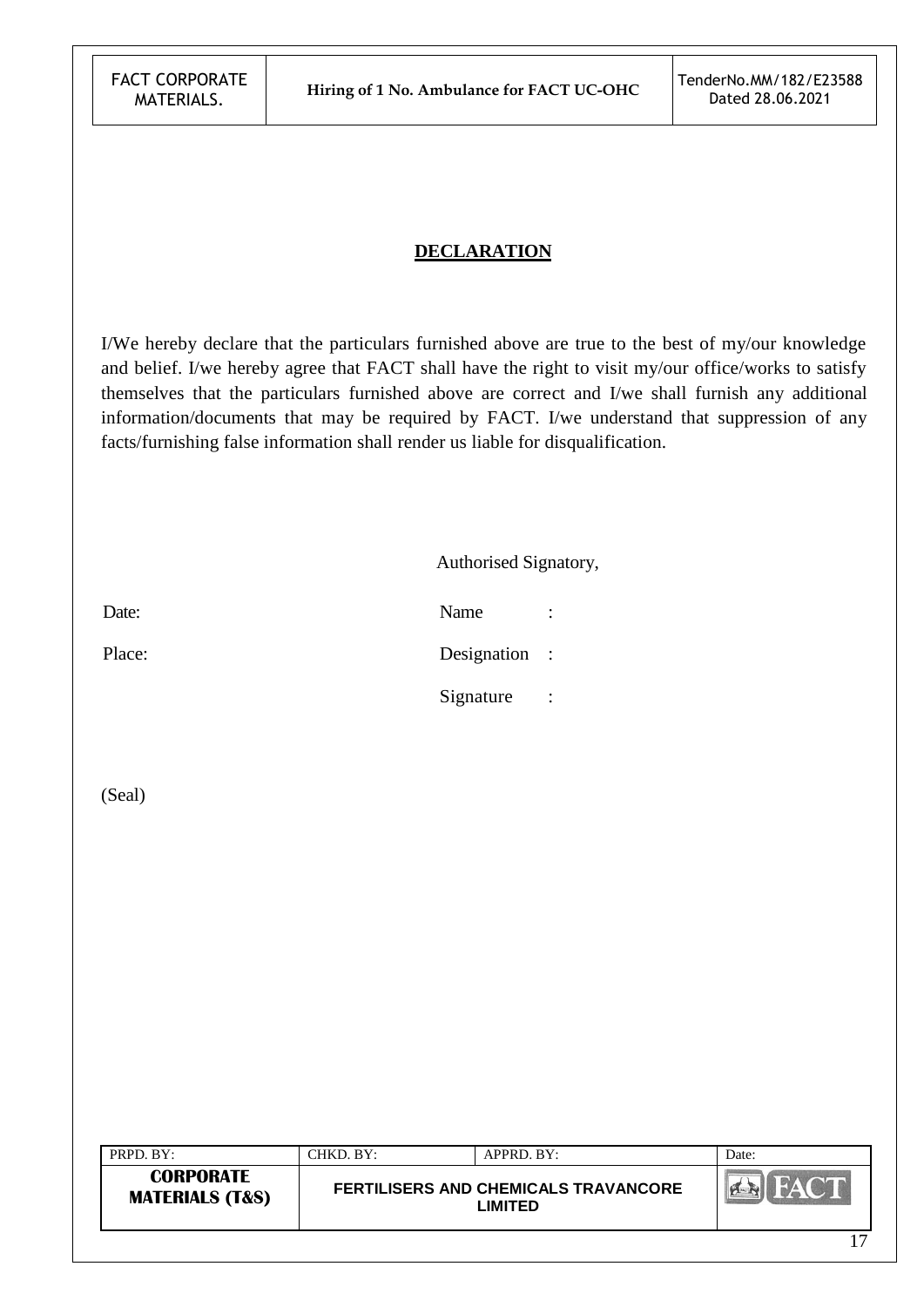#### **ANNEXURE IV**

## **SPECIAL TERMS AND CONDITIONS**

#### I.0 **SCOPE OF WORK**

 Providing one Ambulance with a full time Driver cum Mechanic, **holding a valid certificate of training in first aid** as per the specifications, terms and conditions attached on hire basis for duties at OHC/UC. The Ambulance will be required round the clock, 24 Hrs x 365 days including Sundays and Holidays. The expected usage will be 600KMs/ month. The Ambulance will operate as per the instructions of Medical Superintendent/UC or his/her authorized representative.

#### **2.0 SPECIFICATIONS OF AMBULANCE**

2.1 The Ambulance shall be fitted with 4-stroke diesel/ petrol engine of 1200 cc or above capacity.

2.2 The following patient compartment dimensions shall be provided:

| Length in mm | Minimum of 2400 |
|--------------|-----------------|
| Height in mm | Minimum of 1800 |
| Width in mm  | Minimum of 1650 |

- 2.3 Doors shall be dual hinged with 180-degree open out at the rear with glass view panels.
- 2.4 Full sliding windows / combination of fixing and sliding Aluminium frame shall be provided in the rear cabin.
- 2.5 One seat for driver and a passenger seat shall be provided in the front cabin and a doctor's seat and a squad bench for at least 3 persons shall be provided in the rear cabin.
- 2.6 I.V. hooks shall be provided on the top roof on at least 3 locations in the rear cabin.
- 2.7 One ordinary stretcher, one Medicine cabinet, and one electric fan shall be provided in the rear cabin.
- 2.8 One oxygen cylinder cage with cylinder in completely filled condition (ISI) with flow meter (ISI), humidifier (ISI), and one set of mask and tubing for adult and paediatric shall be provided in the rear cabin. Explosive certificate for oxygen cylinder is also to be provided.
- 2.9 The Ambulance should be fitted with unique high-density siren with revolving flashers and lights indicating emergency while transferring a serious patient.
- 2.10 The contractor shall meet other specifications, if any, as per **rule KFR 81AK** and as per the prevailing rules and regulations for Ambulance vehicles in the state.
- **2.11 Contractor must provide uniform dress code for the driver and it should be worn while on duty.**
- **2.12 Contractor must do necessary arrangements to relieve the driver so that he should work 12 hours and not more than 16 hours a day.**

| PRPD. BY:                                      | CHKD. BY: | APPRD. BY:                                             | Date: |
|------------------------------------------------|-----------|--------------------------------------------------------|-------|
| <b>CORPORATE</b><br><b>MATERIALS (T&amp;S)</b> |           | <b>FERTILISERS AND CHEMICALS TRAVANCORE</b><br>LIMITED |       |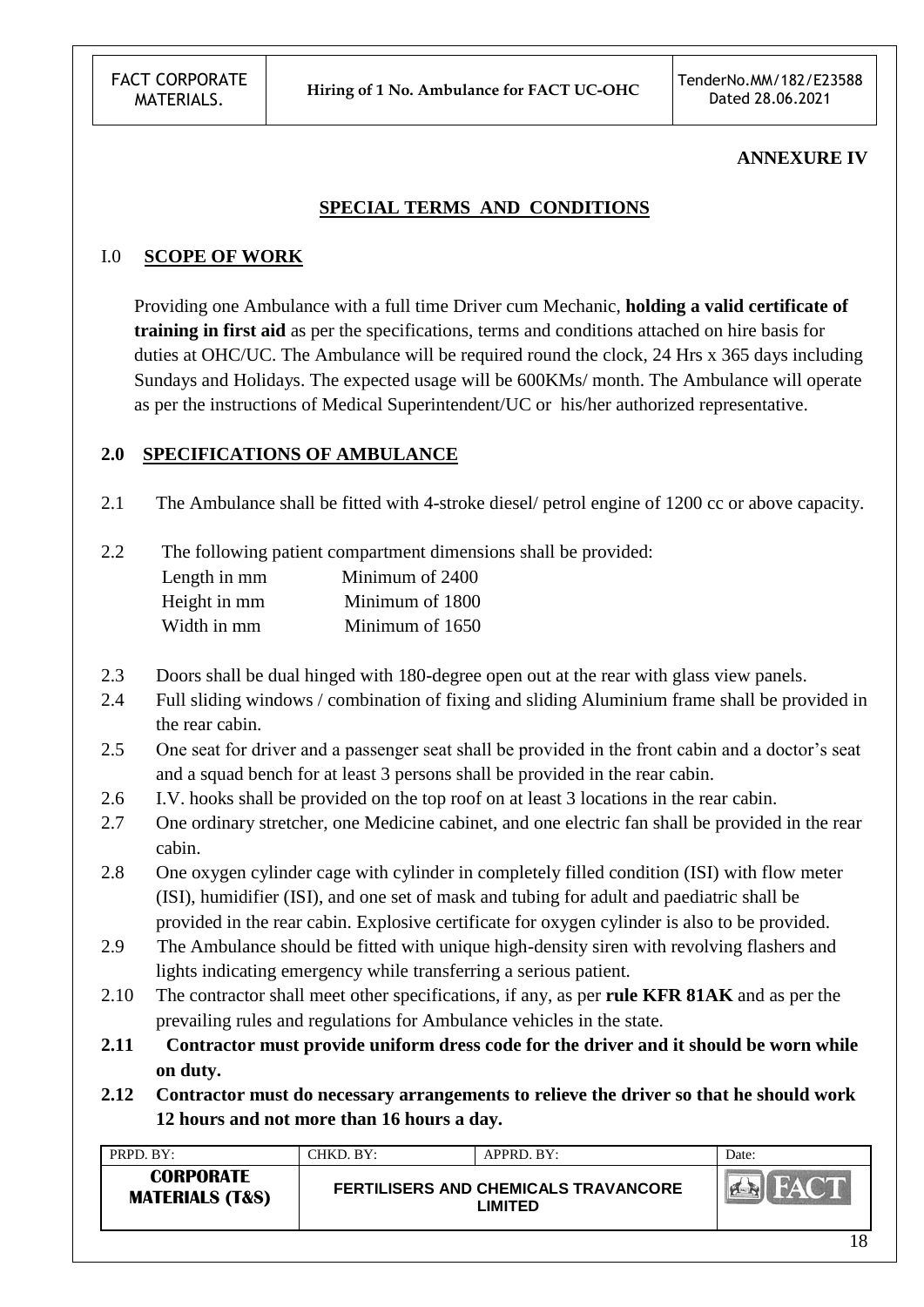# **2.13 Contractor must ensure periodic medical examination and eye testing for the driver as per KFR and fitness to be shown to inspection authorities when asked.**

# **3.0 TERMS & CONDITIONS**

- 3.1 The period of contract shall be 24 months from the date of work to proceed notice.
- 3.2 The Ambulance offered shall conform to the specifications indicated and fitness of the vehicle to be obtained from Mechanical Maintenance Department ,FACT before work to proceed notice.
- 3.3 The contract rate indicates the lump sum amount for maximum usage of 600 Kilometres/month.
- 3.4 Rate for additional running for per Kilometre basis will be operated only if required.
- 3.5 The rates should remain firm without any escalation on any account till the expiry of the contract period.
- 3.6 The Ambulance with all accessories as per the specifications and fitness from Mechanical Maintenance Department, FACT shall report to Medical Superintendent/UC.
- 3.7 The Ambulance shall be made available on round the clock basis at OHC/UC on all days of the month including Sundays and Holidays. The vehicle will be under the administrative control of Medical Superintendent (UC) or his authorized representative.
- 3.8 The rate quoted includes wages of driver, cost of fuel and consumables and cost of repair and maintenance.
- 3.9 The driver of the Ambulance shall be stationed at OHC/UC and relieved only after the reporting of the reliever for duties. The drivers will be permitted to avail food facility of the company in all 3 shifts. The cost incurred for this shall be deducted from the monthly bill at the prevailing rate of the company from time to time.
- 3.10 In case of any break down/accident of the vehicle all repairs shall be done by the contractor without any liability to FACT.
- 3.11 If the vehicle is not available due to any break down/repair/absence of driver or due to any other reason, the contractor shall make alternate arrangements to provide an Ambulance with driver, at his own cost.
- 3.12 In the case of non-availability of the vehicle at any time full day or part thereof, a penalty of two times the amount fixed for a day shall be deducted from the bill (i.e, amount for a month divided by 30 and multiplied by 2 ). In case of non-availability of vehicle continuously for a period more than one week, it shall be treated as breach of contract and the Security Deposit shall be forfeited. In such contingencies, the contractor will be held for making good all the losses incurred by the company consequent to the default.
- 3.13 The Company shall not be responsible for any untoward incidents including accident, if any occurred to the driver and vehicle or to any third party.
- 3.14 Contractor shall furnish originals of RC Book, Insurance, Fitness certificate, PAN Card of Income Tax department, and Driver"s License for verification.

| PRPD. BY:                                      | CHKD. BY: | $APPRD$ . BY:                                                 | Date: |
|------------------------------------------------|-----------|---------------------------------------------------------------|-------|
| <b>CORPORATE</b><br><b>MATERIALS (T&amp;S)</b> |           | <b>FERTILISERS AND CHEMICALS TRAVANCORE</b><br><b>LIMITED</b> |       |
|                                                |           |                                                               | .     |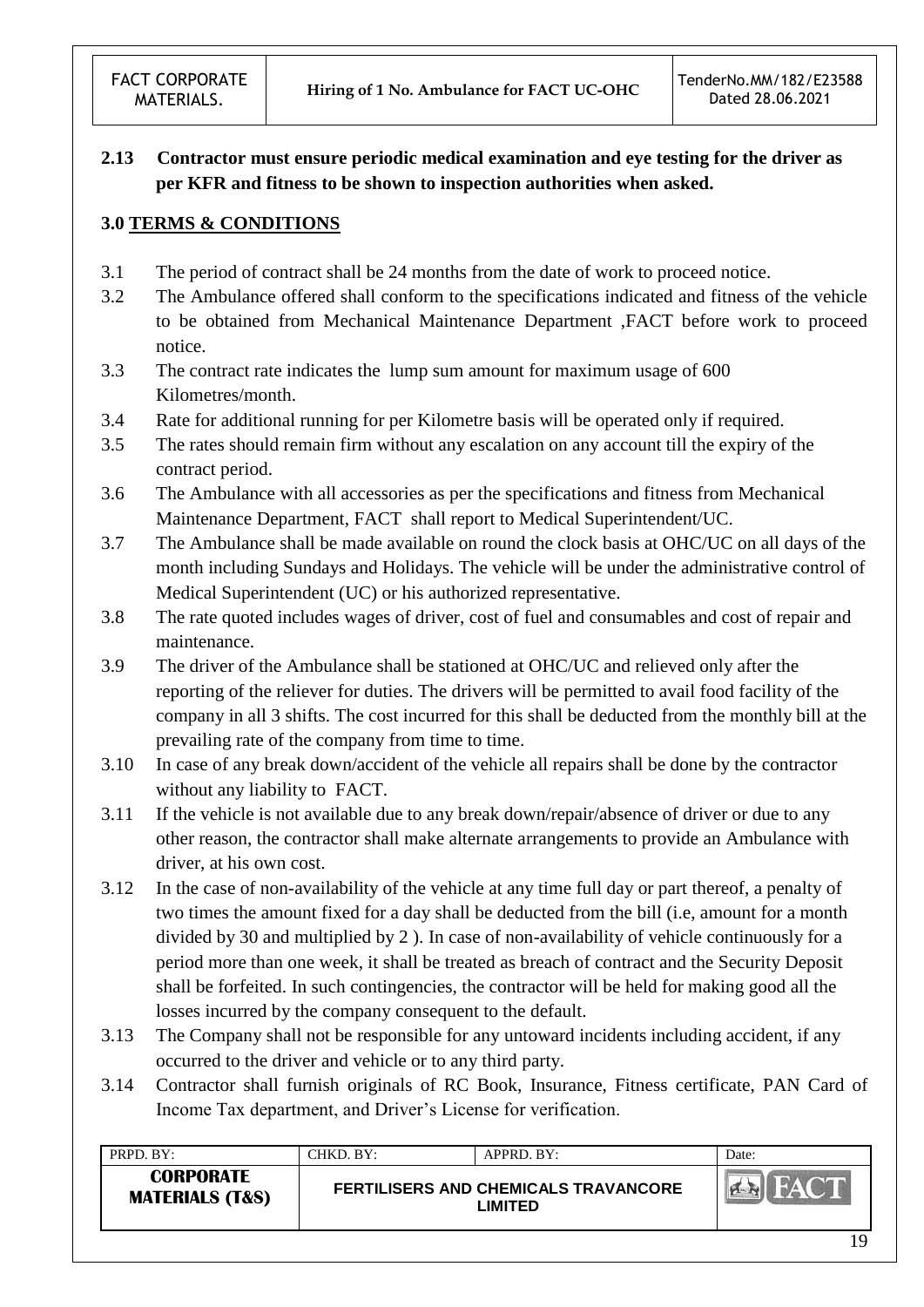- 3.15 Certificate of Insurance, RC Book and other documents which are to be carried in the vehicle should always be available with the driver.
- 3.16 A daily log book which shows details of journey, with opening & closing KM Readings indicated in the speedometer of the vehicle, trip wise distances covered with signature of MS (UC) shall be kept under safe custody of the Driver. The logbook shall be submitted along with the monthly bill.
- 3.17 Payment will be made on a monthly basis after statutory deductions, if any, based on the bills submitted by the Contractor along with labour roll duty certified by Medical Superintendent or his authorized representative. The bill should be submitted in the prescribed format of FACT.
- 3.18 Security Deposit of 3% of work order value will have to be deposited by the contractor as per clause 2 of Standard Terms and conditions.
- 3.19 The work will be subject to the general terms and conditions of Contract.
- 3.20 The drivers engaged shall possess Photo Identity Cards issued by CISF and ESI&PF registrations etc.
- 3.21 The contractor shall adhere to all requirements of quality environment, occupational health and safety management system of the company and applicable laws of the land.
- 3.23 The contractor shall provide vehicle which shall be less than 5 years old as on date of tender **and keep the vehicle in good running condition.**
- 3.24 The contractor shall also bear all the expenses related to Tax, Insurance and any other requirements as per the rules of the RTO authorities/ State Govt.
- 3.25 The Company will be at liberty to terminate this contract without assigning any reason whatsoever, by giving one month's notice and the contractor will not be entitled for any claim of any nature whatsoever on account of such termination.
- 3.26 The work will be subject to the Standard Terms and conditions (Annex V). In case of any conflict between Annex IV and Annex V, Annex IV will prevail.

| PRPD. BY:                                      | CHKD. BY: | APPRD. BY:                                             | Date:  |
|------------------------------------------------|-----------|--------------------------------------------------------|--------|
| <b>CORPORATE</b><br><b>MATERIALS (T&amp;S)</b> |           | FERTILISERS AND CHEMICALS TRAVANCORE<br><b>LIMITED</b> |        |
|                                                |           |                                                        | $\cap$ |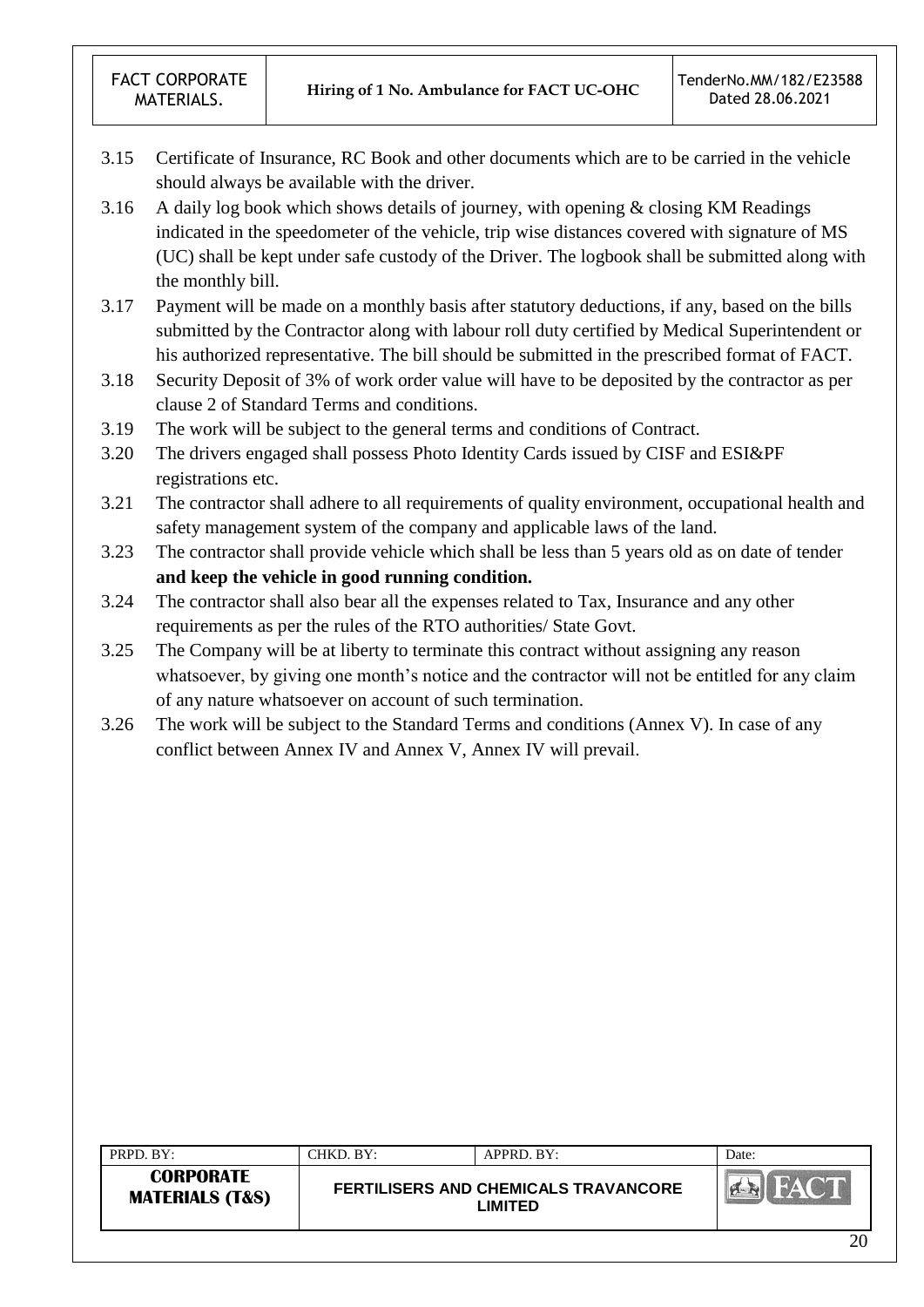#### **ANNEXURE -V**

#### **STANDARD TERMS AND CONDITIONS OF CONTRACT**

- **00. CONTENTS :**
- 01. GENERAL:
- 02. SECURITY DEPOSIT:
- 03. RATES:
- 04. PAYMENT:
- 05. QUANTITY:
- 06. CONTINUITY OF WORK:
- 07. RESPONSIBILITY FOR MATERIAL:
- 08. SECURITY & SAFETY REGULATIONS:
- 09. STATUTORY OBLIGATIONS:
- 10. CONTRACTOR's WORKMEN:
- 11. DEFAULT:
- 12. TERMINATION:
- 13. FORCE MAJEURE:
- 14. ASSIGNMENT:
- 15. APPLICABLE LAW & SETTLEMENT OF BILLS:
- 16. ENVIRONMENT MANAGEMENT SYSTEM:
- 17. FRAUD PREVENTION POLICY OF FACT:
- 18. ENTIRETY OF CONTRACT:

## *01. GENERAL:*

**"FACT"** shall mean the Fertilisers and Chemicals Travancore Limited, with registered office at Udyogamandal and its operating Divisions at Udyogamandal and Ambalamedu.

**"Contractor"** shall mean the firm/company/individual, who has been awarded the work order (Contract) against their bid in response to the enquiry issued by FACT.

The Contractor shall return to FACT the duplicate copy of the work order with terms and conditions duly acknowledged and signed in confirmation of having accepted the order as per terms and conditions mentioned.

The Contractor shall execute within 15days from the date of receipt of FACT's Letter of Intent, an agreement in stamp paper in the form prescribed by FACT and shall bear all expenses incidental thereto.

The contract once awarded will not imply that the Contractor has exclusive right for the particular job.

The Contractor is deemed to have carefully examined and satisfied himself on the nature and extent of work to be executed and no claims for any extra payment shall be admissible under any circumstances.

| PRPD. BY:                                      | CHKD. BY:- | APPRD. BY:                                             | Date:         |
|------------------------------------------------|------------|--------------------------------------------------------|---------------|
| <b>CORPORATE</b><br><b>MATERIALS (T&amp;S)</b> |            | <b>FERTILISERS AND CHEMICALS TRAVANCORE</b><br>LIMITED |               |
|                                                |            |                                                        | $\sim$ $\sim$ |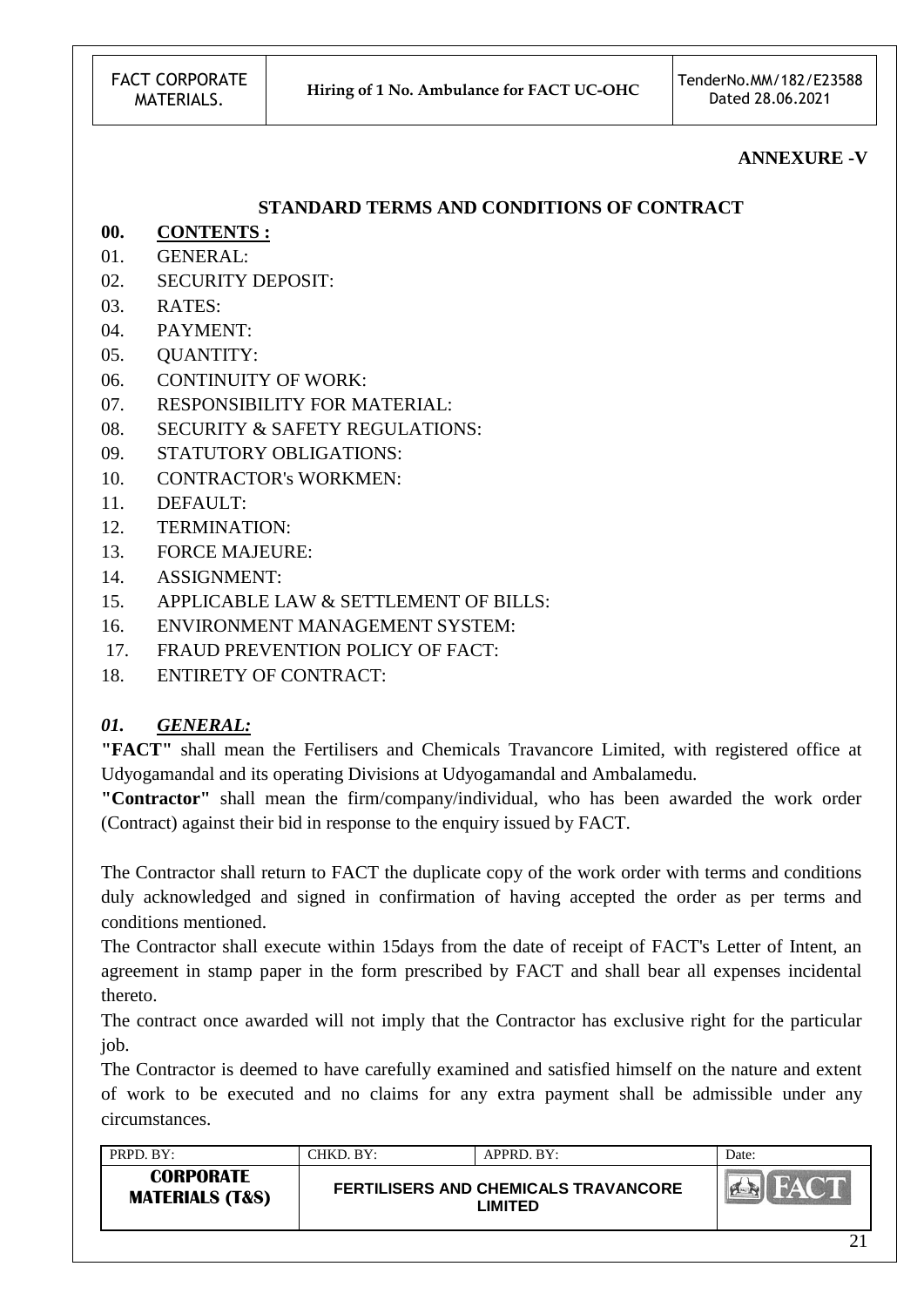FACT shall not in any way be responsible to the Contractor for payment of compensation for hold up of work, if any, due to any situation beyond the control of FACT.

# *02. SECURITY DEPOSIT :*

The contractor) shall remit interest free Security Deposit (SD) equivalent to **three percent (3%) of the total contract value** by DD/NEFT/RTGS or by Bank Guarantee issued by a Nationalised / Scheduled Bank as per the Proforma prescribed within 15 days of issue of award of Letter Of Intent or contract, whichever is earlier. The Bank Guarantee shall be valid till the expiry of the contract with a claim period of six months thereafter.

The EMD (if applicable) remitted by the Contractor can be adjusted towards security deposit, if so desired by him. Such EMD shall be returned only on remittance of requisite Security Deposit. The Security Deposit shall not be released until the work as per the Contract is satisfactorily completed and accepted and final bills paid. Any amount due from the Contractor to FACT shall be deducted from the Security Deposit without prejudice to FACT's right to claim balance amount, if any, from the Contractor.

The violation of any of the terms and conditions of Contract by the Contractor shall be liable to iiture of the Security Deposit and disqualification from further work with FACT without prejudice to FACT's right to avail other remedies.

# *03. RATES:*

The rates shall be inclusive of all incidental and other charges excluding GST which may have to be incurred by the Contractor in execution of the work as per this contract. The rates shall be firm for the period of contract.

Rate revision on account of changes in the price of High Speed Diesel (HSD) oil shall be effected only if specified in the Special Terms and conditions.

# *04***.** *PAYMENT* **:**

Payment shall be effected, on presentation of the bills to the Chief Manager(Fin)-Bills duly certified by the authorised person specified in the special conditions attached. Final settlement of contractors bill shall be made after deduction of (1) amounts due from them to FACT on account of shortage / damages / loss to the goods entrusted to them, (2) statutory levies such as PF liability, Income Tax, TDS on GST etc. if any and (3) any other amount due from the contractor for any other reason. If the amount due from the contractor is more than the amount due to the contractor, the contractor shall arrange to pay FACT the difference without delay.

# *05 QUANTITY :*

Quantity given in the contract is only an approximate indication and FACT does not guarantee the total quantity to be transported. FACT reserves the right to reduce or increase the quantity at any time without assigning any reason whatsoever and does not give any guarantee regarding the quantity. The Contractor has no right to claim loss / loss of profit on account of reduction in revenue arising out of variation in quantity made available for transport.

# *06. CONTINUITY OF WORK :*

The contract shall not mean continuity of work for the Contractor. The Contractor shall contact the

| PRPD. BY:                                      | CHKD. BY: | APPRD. BY:                                             | Date: |
|------------------------------------------------|-----------|--------------------------------------------------------|-------|
| <b>CORPORATE</b><br><b>MATERIALS (T&amp;S)</b> |           | <b>FERTILISERS AND CHEMICALS TRAVANCORE</b><br>LIMITED |       |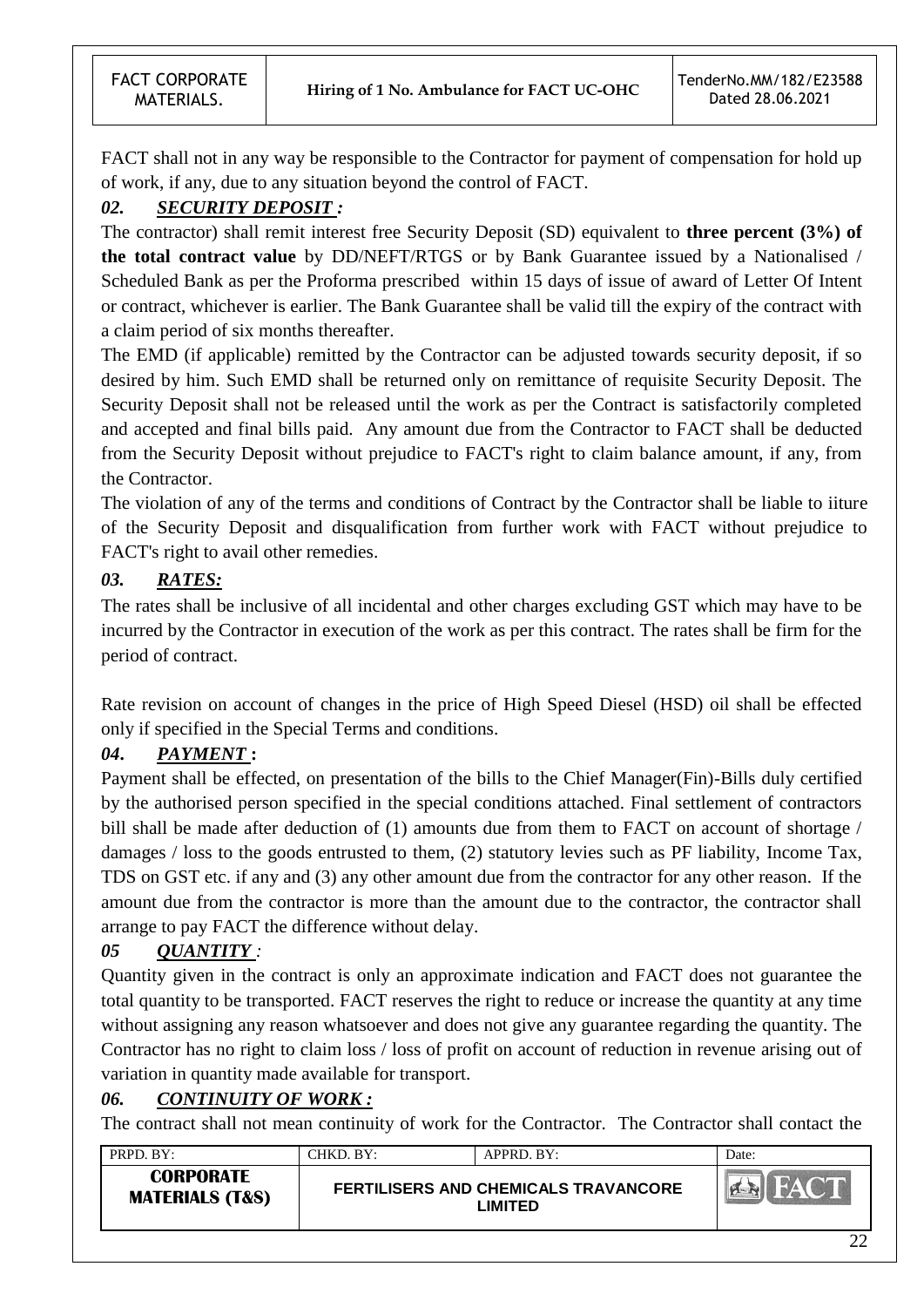authorised representatives of FACT for obtaining instructions. The instructions given over telephone have also to be complied with.

# *07. RESPONSIBILITY FOR MATERIAL:*

The Contractor shall be responsible for the material entrusted to him and shall compensate FACT for any shortage or damage while the goods are in his custody.

# *08. SECURITY & SAFETY REGULATIONS :*

The Contractor shall strictly observe the Security and Safety Regulations of FACT. Any loss or damage incurred by FACT, on account of the neglect or failure of the Contractor or the Contractor's employees, representatives including the crew of the vehicles/tankers to observe the security and safety regulations shall be to the Contractor's account.

Smoking and carrying smoking material (including matches) inside FACT premises is prohibited due to safety reasons and the Contractor shall ensure that his employees, representatives and crew comply with this.

Any damage caused to any of FACT's buildings, equipment, vehicles, crafts etc. and that of any other contractor/s due to the negligence of the Contractor, his employees, his representatives and crew shall be to the account of the Contractor and FACT shall be indemnified and compensated in all such respects by the Contractor.

All precautions in transporting and handling whether stipulated or not shall be adhered to by the Contractor. The Contractor shall exercise care, diligence and promptness in the work and adhere to transport Rules and regulations, statutory obligations and all other Rules and Laws that have a bearing on the work. Any damages/shortages/penalties or any action legal or otherwise arising out of the Contractor's delay or failure or negligence or breach of statutory obligations shall be to the Contractor's account. If any loss/expenditure arising from the breach thereof is not met satisfactorily by the Contractor, FACT reserves the right to withhold payment of bills/Security Deposit and discharge the obligations of the Contractor without prejudice to FACT claiming from the Contractor full value of damages/compensation. The account rendered by FACT in this connection shall be treated as final.

The vehicles/tankers, if any, employed during the course of the execution of the Contract, shall have valid permits for carrying out the intended task.

Due safety requirements in handling and transporting hazardous chemicals like liquid Sulphuric Acid, Sulphuric Acid etc. filled in tankers, as provided vide Motor Vehicles Act 1988 and the Central Motor Vehicle Rules 1989 and regulations formulated from time to time by the proper authority, shall be adhered to by the Contractor at his own expense. The vehicles shall be legibly and conspicuously marked with an emergency information panel, as applicable, in each of the three places as per Rule 134 of the Central Motor Vehicle Rules 1989. Further any person driving the vehicle employed in the work as per the Contract shall have the ability to read and write at least one Indian language as per rule 9 of the Central Motor Vehicle Rules 1989 and Rules 4 of the Central Motor Vehicles (amended) Rules 1993.

The vehicles shall be equipped with all the necessary safety appliances/equipment for emergency and rescue purpose as stipulated in Motor Vehicles Act 1988 and rules thereto.

| <b>CORPORATE</b><br><b>FERTILISERS AND CHEMICALS TRAVANCORE</b><br><b>CALLES</b><br><b>MATERIALS (T&amp;S)</b><br><b>LIMITED</b> | PRPD. BY: | CHKD. BY: | APPRD. BY: | Date: |
|----------------------------------------------------------------------------------------------------------------------------------|-----------|-----------|------------|-------|
|                                                                                                                                  |           |           |            |       |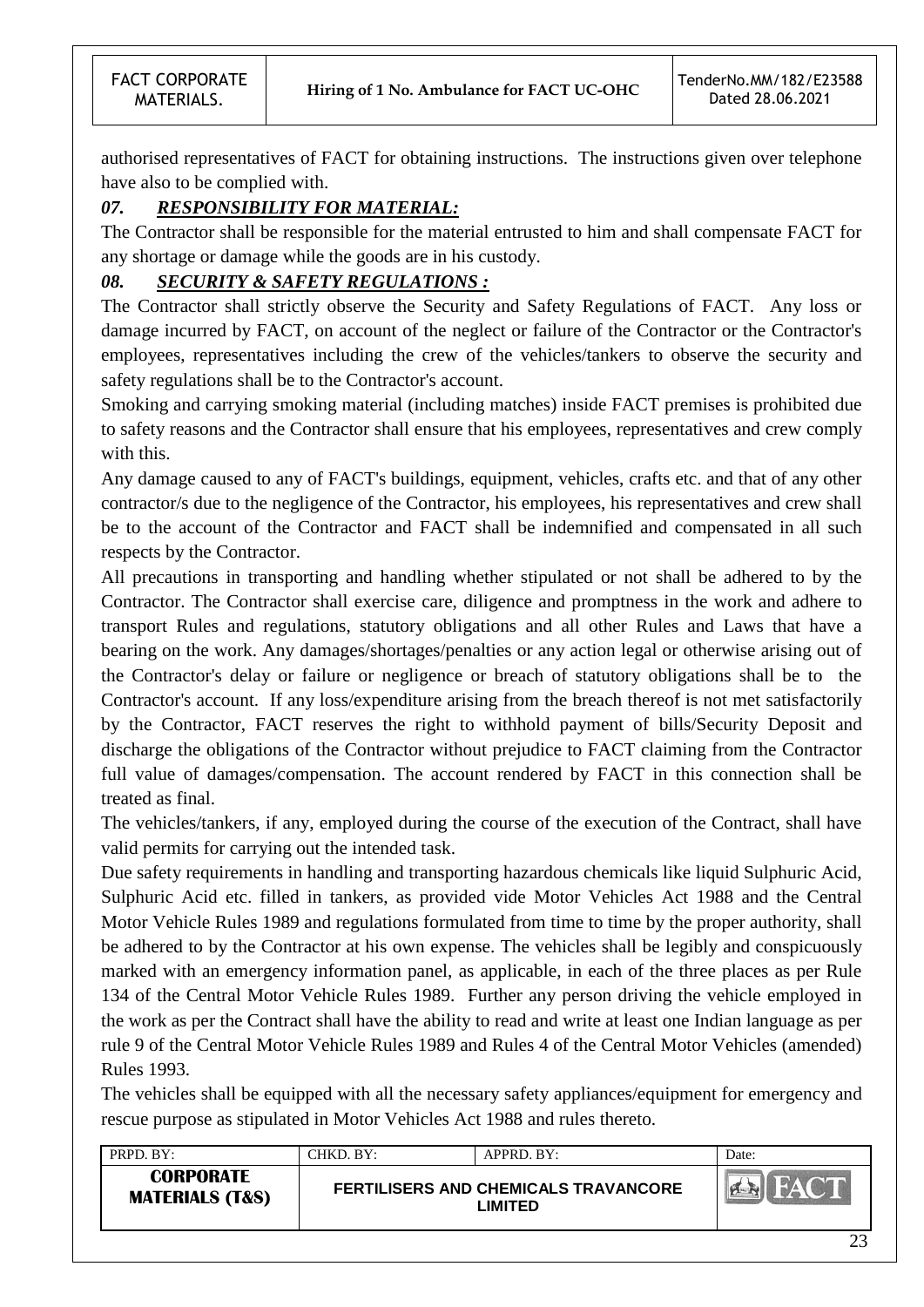# *09. STATUTORY OBLIGATIONS*

The Contractor shall comply with the requirements of all Local, State and Central Govt. Acts, Rules Regulations, By-Laws, Orders etc, in force from time to time and in particular Indian Factories Act, Workmen's Compensations Act, Contract Labour (regulations and abolition) Act 1970, Minimum Wages Act 1936, The Mines Act 1952, The Explosives Act 1884 and all other relevant Acts and Laws as amended from time to time in so far as they are or may be applicable to the execution of works as per this contract.

The Contractor shall obtain at his cost all permits, license and other authorisation, as required for his work, from Govt. authorities. The Contractor shall maintain proper records & registers as required by the concerned statutes and submit them to FACT as and when required.

Proper records of payment of wages to workers/labourers/crew etc. engaged in the work shall be maintained by the Contractor and produced for inspection when required by FACT.

The Contractor shall be responsible for all payments to his workmen including Employees State Insurance and Provident Fund benefits etc., if any, i.e. FACT shall not make any payments to the Contractor other than the rates agreed for the work. All extra payments, if any, to be made to the Contractor's workmen during the course of contract period shall be borne entirely by the Contractor.

In case the Contractor fails to discharge his statutory obligations leading to a situation wherein FACT is to incur any expenditure/loss in their capacity as the Principal Employer such expenditure/loss shall be realised from the Contractor.

## *10. CONTRACTOR's WORKMEN*

FACT shall have no dealing with the Contractor's workmen or their Union. FACT reserves the right to debar any of the contractor"s employees/workmen/crew from entering FACT premises for whatever reason FACT deems fit.

# *11. DEFAULT:*

In the event of failure on the part of the Contractor to execute the Contract to FACT's satisfaction, FACT may, at their option, either recover from the Contractor liquidated damages as prescribed in the "Special Conditions", if any, or at the risk and cost of the Contractor and without prejudice to FACT's other rights as per the Contract, terminate the Contract wholly or partially and carry out the work through other contractors or by themselves.

## *12. TERMINATION :*

If any work entrusted with other contractors by FACT is obstructed by, interfered with or caused to be interfered with by the Contractor, his employees, his representatives or crew, the contract shall be terminated without notice and the remaining work for the unexpired portion of the contract arranged by FACT through others at the Contractor's risk and cost.

The contract can be terminated by FACT with one month's notice at any time during the pendency of the contract.

## *13. FORCE MAJEURE:*

Neither the Contractor nor FACT shall be considered in default in the performance of their obligations under the Work Order so long as the performance is prevented or delayed because of Force Majeure conditions like war or hostilities, riots or civil commotion, earth quake, flood or

| PRPD. BY:                                      | CHKD. BY: | APPRD. BY:                                      | Date: |
|------------------------------------------------|-----------|-------------------------------------------------|-------|
| <b>CORPORATE</b><br><b>MATERIALS (T&amp;S)</b> |           | FERTILISERS AND CHEMICALS TRAVANCORE<br>_IMITED |       |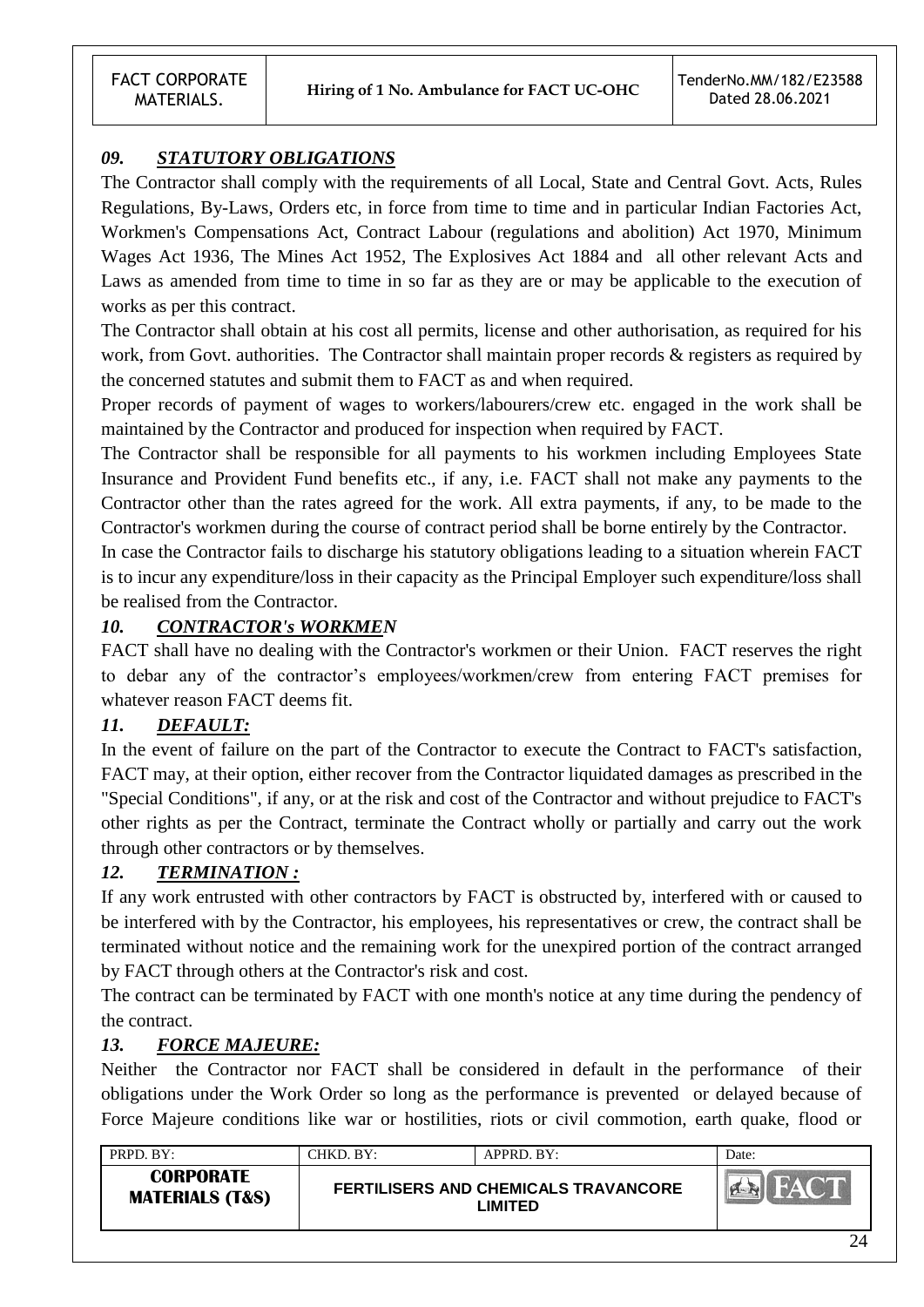tempest, drought, accident, fire or explosion, labour strike or lock-out or Act-of-God or because of any law and order proclamation, regulation or ordinance of Government or subdivision there of and situation arising out of our plant break downs. Notice of a Force Majeure situation shall be given by the affected party to the other party with in one week of its occurrence. Should such a delay be for more than three months, FACT shall have the right to cancel the Work Order at no charge to FACT and FACT shall be entitled to reimbursement of any amount due from the Contractor.

# *14. ASSIGNMENT :*

The Contractor shall not assign, transfer or sub-let this work order without the prior written approval of FACT.

# *15. APPLICABLE LAW & SETTLEMENT OF DISPUTES:*

This contract shall be subject to and shall in all respects be governed by Indian law.

If any dispute arises out of or relating to or in connection with this contract, between the contractor and the owner/FACT, the same shall be amicably settled through mutual discussions, failing which, the unresolved dispute (s) shall be referred to arbitration in accordance with the provisions of the Arbitration and Conciliation Act, 1996, as amended from time to time and number of Arbitrator shall be one. The Venue of the Arbitration shall be at Ernakulam and the proceeding shall be in English.

Any legal proceedings relating to or in connection with this contract shall be limited to the exclusive jurisdiction of the High Court of Kerala.

#### *16. ENVIRONMENT MANAGEMENT SYSTEM :*

FACT is a company having Environmental Management System according to ISO 14001 standard. The Contractor shall ensure that none of their activities cause damage to the environment.

## *17. FRAUD PREVENTION POLICY OF FACT:*

FACT a Central Public Sector Undertaking (PSU) follows Corporate Governance principles proactively and has formulated a Fraud Prevention Policy. Details of Fraud Prevention Policy of FACT-2012 can be viewed in FACT"s Website *[www.fact.co.in](http://www.fact.co.in/)*. Contractors shall make themselves aware and also ensure compliance of the same.

## *18. ENTIRETY OF CONTRACT :*

All of the terms agreed to between the Contractor and FACT are included in the Work Order and no other communication, written, oral, or implied shall be considered to be included in the Work Order or form part of the Work Order, unless specifically agreed to in writing by FACT.

| PRPD. BY:                                      | CHKD. BY: | APPRD. BY:                                                    | Date: |
|------------------------------------------------|-----------|---------------------------------------------------------------|-------|
| <b>CORPORATE</b><br><b>MATERIALS (T&amp;S)</b> |           | <b>FERTILISERS AND CHEMICALS TRAVANCORE</b><br><b>LIMITED</b> |       |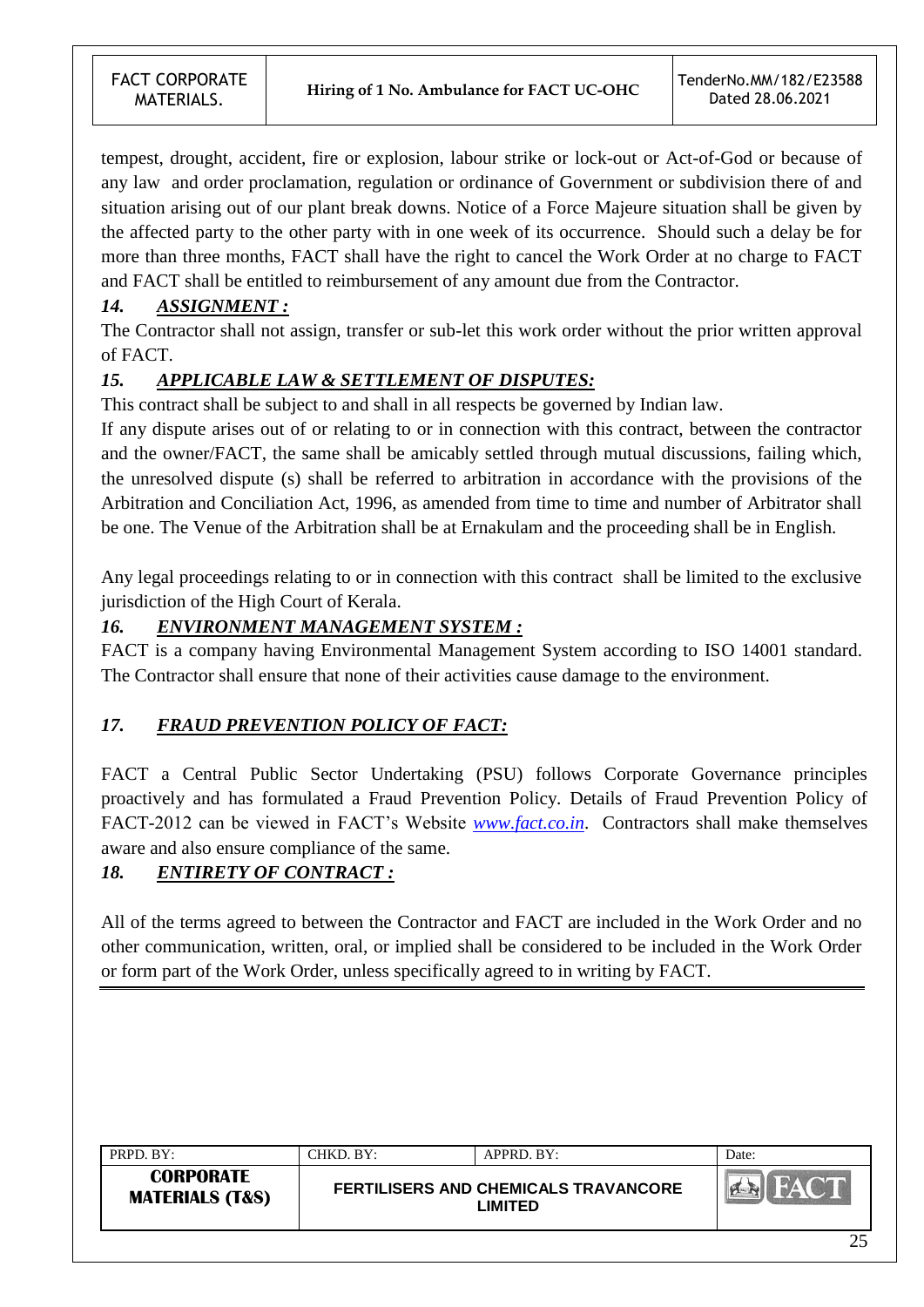#### **ANNEXURE –VI**

#### **COMPLIANCE STATEMENT**

We state that Enquiry No. MM/182/23588 dtd. 28.06.2021 is in full compliance with the documents issued against the Enquiry No: MM/182/23588 dtd. 28.06.2021 and we have read and understood the Notice Inviting Tender, Specification and Scope of Work, Instructions to Bidders and Terms and Conditions of Contract and Special Terms and Conditions attached with this enquiry referred above and hereby confirm our acceptance to the same.

Name of bidder: Signature of the Bidder:

Place: Date: (Seal)

| <b>CORPORATE</b><br><b>EXAMIN</b><br><b>FERTILISERS AND CHEMICALS TRAVANCORE</b><br><b>MATERIALS (T&amp;S)</b><br>_IMITED | PRPD. BY: | CHKD. BY: | APPRD. BY: | Date: |
|---------------------------------------------------------------------------------------------------------------------------|-----------|-----------|------------|-------|
|                                                                                                                           |           |           |            |       |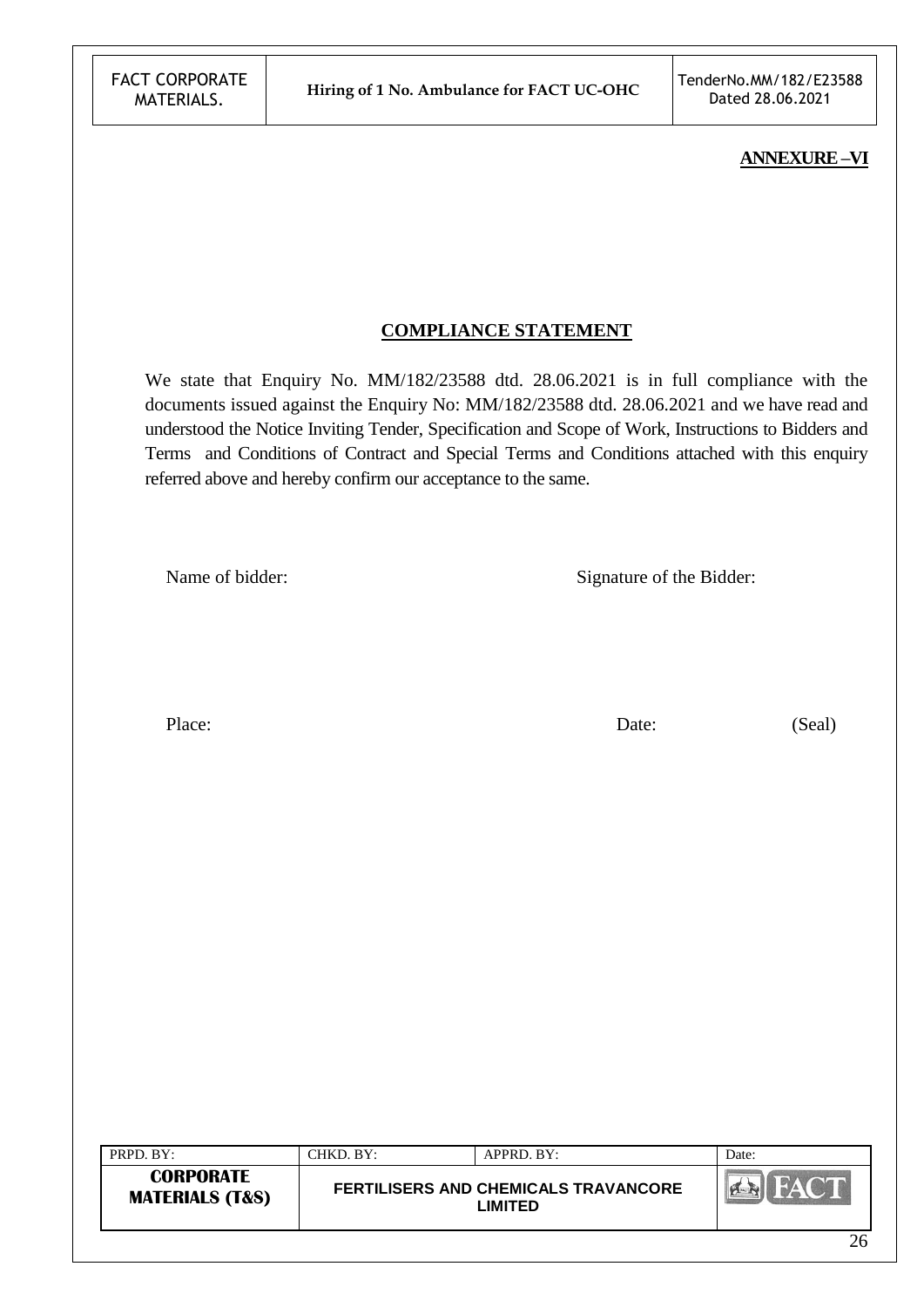#### **ANNEXURE –VII**

# **Please do not indicate Rates in this format. Kindly indicate "Quoted" or Not Quoted" in the relevant column**

| <u>SI</u><br>$\underline{\mathbf{No}}$ | <b>Work Item</b>                            | <b>Item decription</b>                                                                                                                                                                                                                                                                                                                                                                                                                                                    | <u>Unit</u>  | <b>Quantity</b> | All inclusive<br>Rate excluding<br>GST (GST<br>extra) Indicate<br>"Quoted" |
|----------------------------------------|---------------------------------------------|---------------------------------------------------------------------------------------------------------------------------------------------------------------------------------------------------------------------------------------------------------------------------------------------------------------------------------------------------------------------------------------------------------------------------------------------------------------------------|--------------|-----------------|----------------------------------------------------------------------------|
| 1                                      | Service of<br>ambulance at<br><b>OHC UC</b> | Hiring the services of One Ambulance.<br>Providing one Ambulance with driver as<br>per the specifications, terms $\&$<br>conditions attached, on hire basis for<br>duties at OHC at Udyogamandal<br>Complex, on round the clock, as per the<br>instructions from the Chief Medical<br>Officer/his authorised representative<br>from time to time. (Operating hours of<br>the vehicle is $24x730$ days including<br>Sundays & Holidays and expected usage<br>600 KM/Month) | <b>Month</b> | <u>24</u>       |                                                                            |
| $\overline{2}$                         | Rate for<br>additional use<br>at OHC-UC     | Rate for additional KM above 600<br>KM/Month.                                                                                                                                                                                                                                                                                                                                                                                                                             | Km           | <b>2000</b>     |                                                                            |

GST shall be extra as applicable, as per statutory notification.

Place: Name of the Bidder: Date: Seal: Signature of the Bidder:

| PRPD. BY:                                      | CHKD. BY: | APPRD. BY:                                             | Date: |
|------------------------------------------------|-----------|--------------------------------------------------------|-------|
| <b>CORPORATE</b><br><b>MATERIALS (T&amp;S)</b> |           | <b>FERTILISERS AND CHEMICALS TRAVANCORE</b><br>_IMITED |       |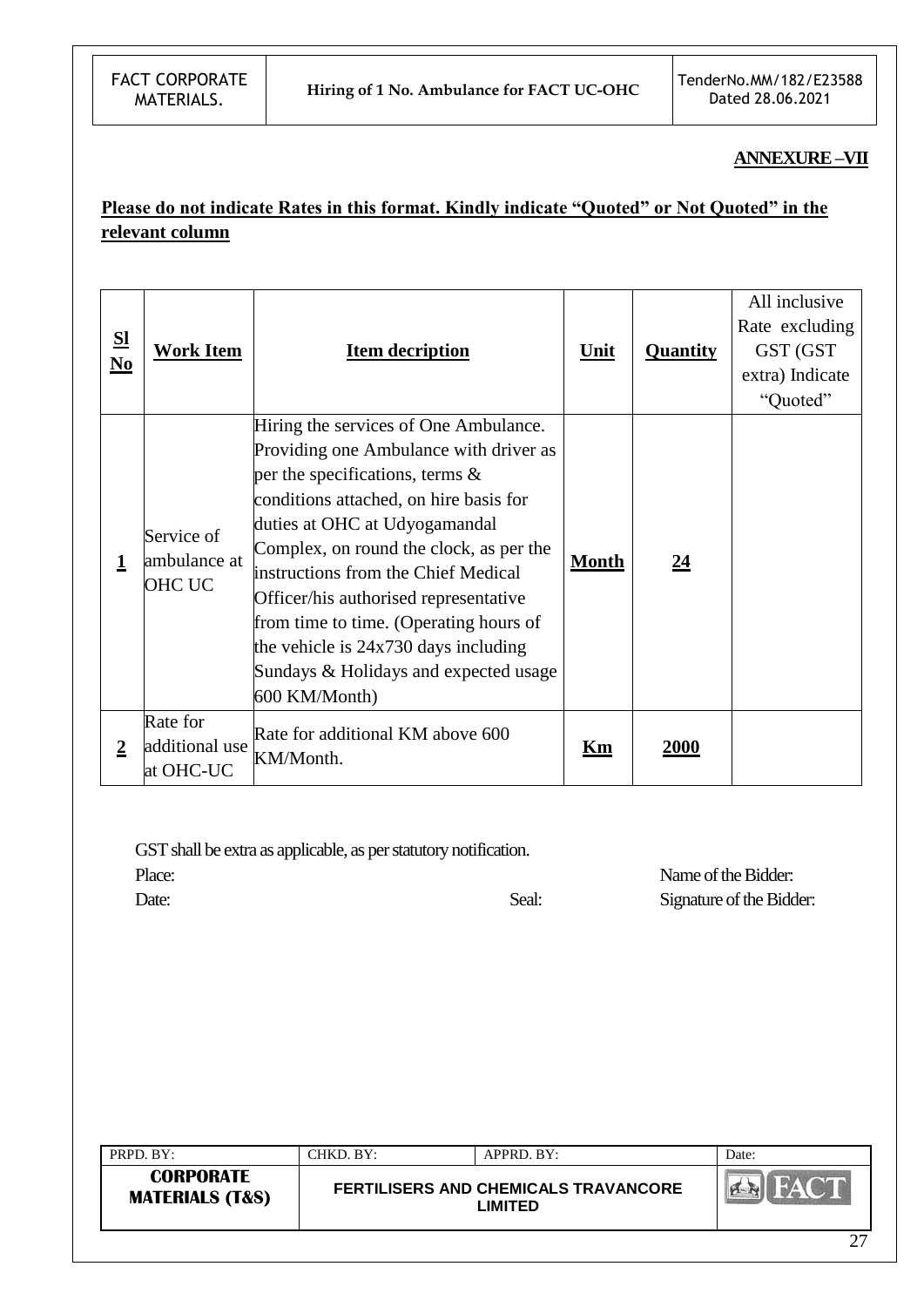#### **ANNEXURE–VIII**

# **Part – B PROFORMA OF PRICE BID**

Please visit **[https://eprocure.gov.in](https://eprocure.gov.in/)** and search using the tender ID**,** under FACT Tenders to see the price Bid (BOQ-EXCEL SHEET)

| PRPD. BY:                                      | CHKD. BY: | APPRD. BY:                                             | Date:         |
|------------------------------------------------|-----------|--------------------------------------------------------|---------------|
| <b>CORPORATE</b><br><b>MATERIALS (T&amp;S)</b> |           | <b>FERTILISERS AND CHEMICALS TRAVANCORE</b><br>∟IMITED |               |
|                                                |           |                                                        | $\sim$ $\sim$ |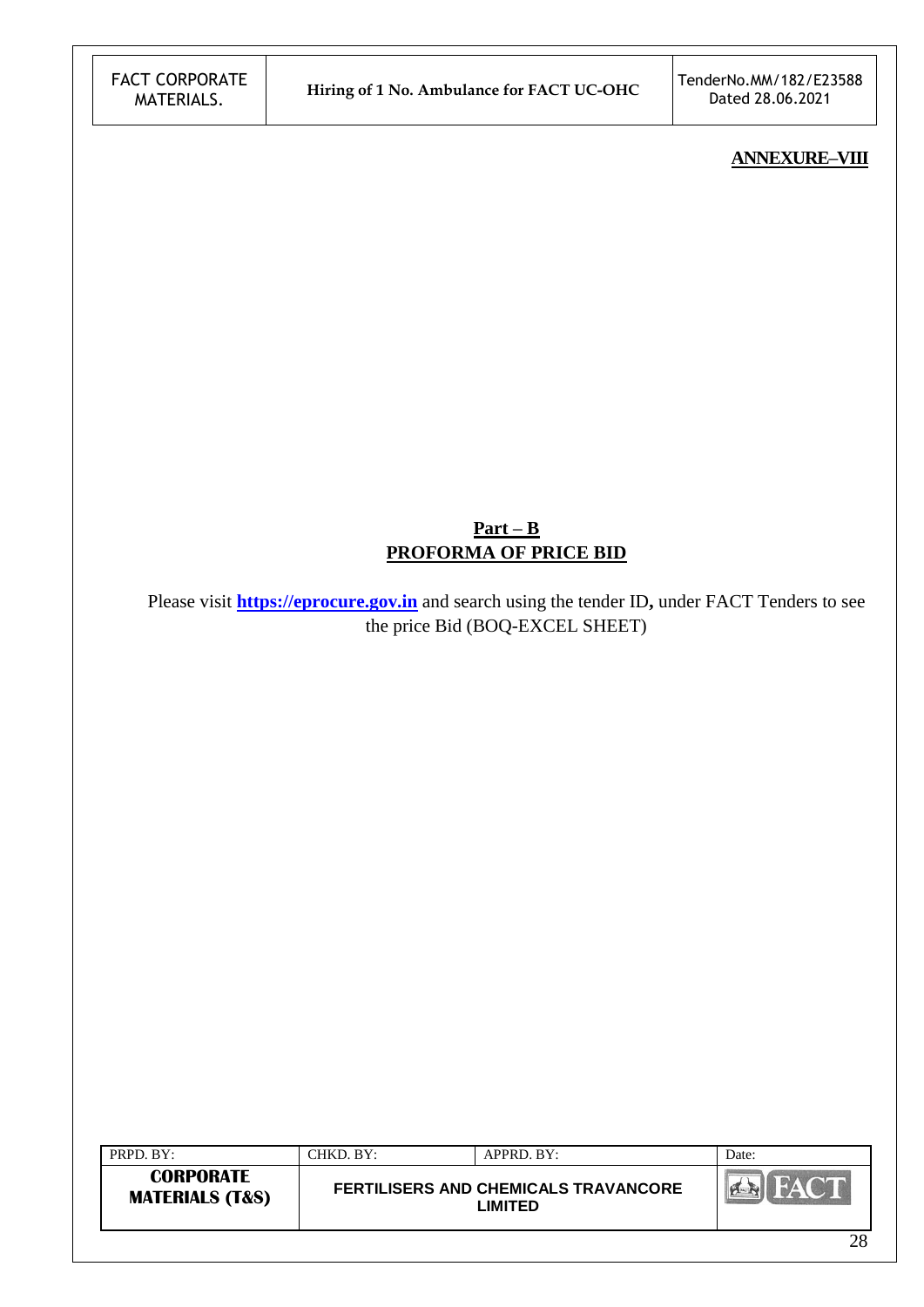| <b>FACT CORPORATE</b> |
|-----------------------|
| MATERIALS.            |

#### **ANNEXURE-IX**

|                 |                                                        | <b>Bid-Security Declaration</b>                                                                                                                                                                                                                                             |
|-----------------|--------------------------------------------------------|-----------------------------------------------------------------------------------------------------------------------------------------------------------------------------------------------------------------------------------------------------------------------------|
| To: AGM(Mat)T&S |                                                        |                                                                                                                                                                                                                                                                             |
|                 | FACT-PD Admin building-                                |                                                                                                                                                                                                                                                                             |
|                 | UDYOGAMANDAL-683501                                    |                                                                                                                                                                                                                                                                             |
|                 |                                                        |                                                                                                                                                                                                                                                                             |
|                 | $(2)$ Our Bid No. $\qquad \qquad \text{d}t$            |                                                                                                                                                                                                                                                                             |
| under:          |                                                        |                                                                                                                                                                                                                                                                             |
|                 | Security Declaration in lieu of Earnest Money Deposit. | I/We understand that, as per Clause of Tender/bid conditions, bids must be supported by a Bid                                                                                                                                                                               |
|                 |                                                        | I/We hereby accept that I/We may be disqualified from bidding for any contract with you for a period<br>of Three years from the date of disqualification as may be notified by you (without prejudice to<br>FACT's rights to claim damages or any other legal recourse) if, |

- 1) I am /We are in a breach of any of the obligations under the bid conditions,
- 2) I/We have withdrawn or unilaterally modified/amended/revised, my/our Bid during the bid validity period specified in the form of Bid or extended period, if any.
- 3) On acceptance of our bid by FACT, I/we failed to deposit the prescribed Security Deposit or fails to execute the agreement or fails to commence the execution of the work in accordance with the terms and conditions and within the specified time.

Signature:

Name & designation of the authorized person signing the Bid-Securing Declaration Form:

Duly authorized to sign the bid for and on behalf of:  $\qquad \qquad$  (complete name of Bidder)

Dated on \_\_\_\_\_\_\_\_\_\_\_\_\_ day of \_\_\_\_\_\_\_\_\_\_\_\_\_\_\_\_\_\_\_ month, \_\_\_\_\_\_\_\_\_ year.

(Note: In case of a Joint Venture, the Bid Security Declaration must be in the name of all partners to the Joint Venture that submits the bid).

| PRPD. BY:                                      | CHKD. BY:- | APPRD. BY:                                                   | Date:  |
|------------------------------------------------|------------|--------------------------------------------------------------|--------|
| <b>CORPORATE</b><br><b>MATERIALS (T&amp;S)</b> |            | <b>FERTILISERS AND CHEMICALS TRAVANCORE</b><br><b>IMITED</b> |        |
|                                                |            |                                                              | $\sim$ |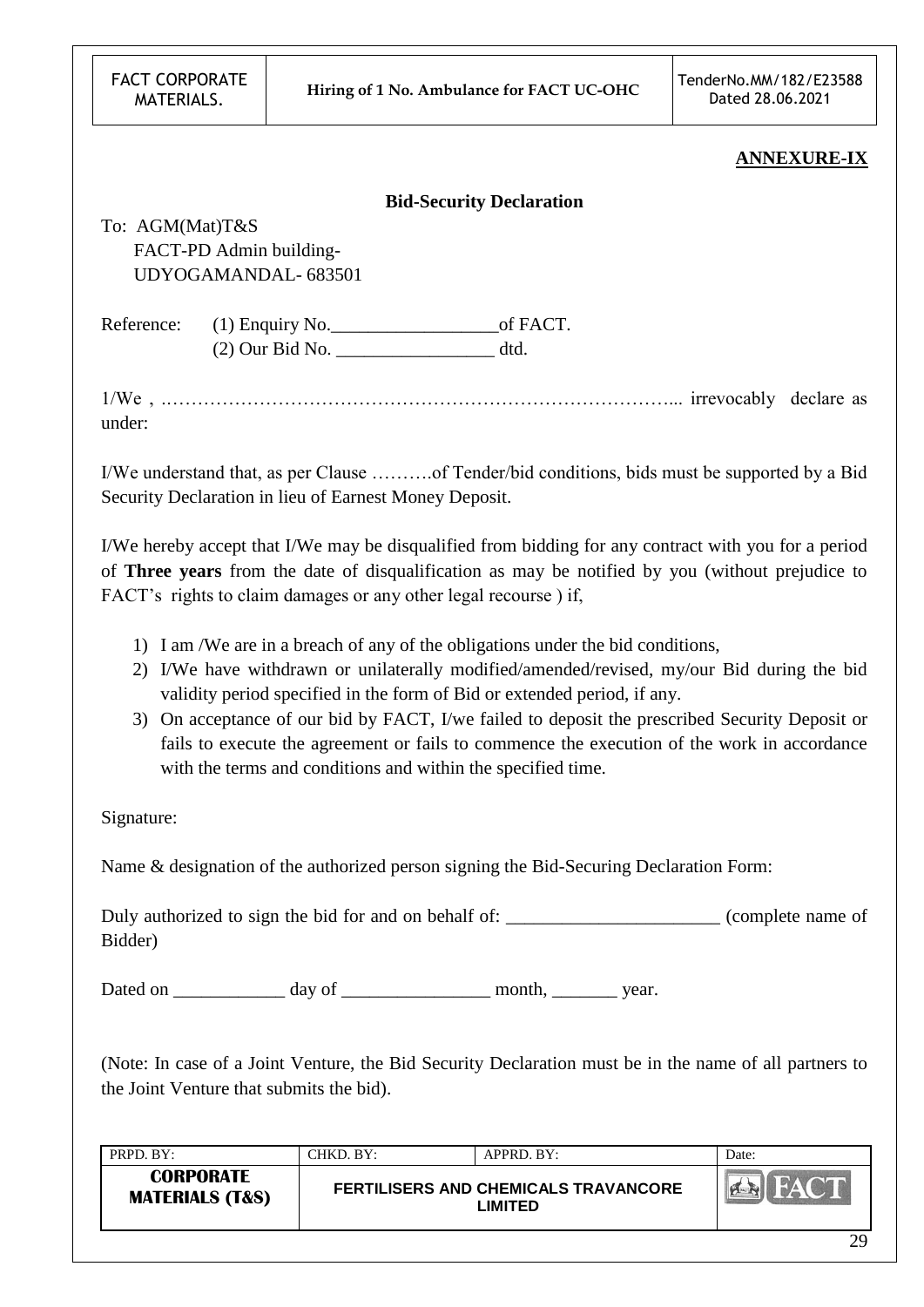#### **ANNEXURE-X**

#### **PROFORMA OF BANK GUARANTEE FOR FURNISHING SECURITY DEPOSIT**

#### (TO BE OBTAINED FROM A INDIAN NATIONALISED/SCHEDULED BANK ON

STAMP PAPER WORTH ₹ 500/-)

To

The Fertilisers and Chemicals Travancore Ltd., Udyogamandal, Cochin-683 501.

Whereas FACT, Udyogamandal P.O., Kerala (hereinafter called referred to as the Company) has placed a work order no. ............... dated ............ with M/S.........................(hereinafter called the Contractor) for the work of .......................and whereas it is one of the conditions of the said work order that the Contractor shall either remit a sum of Rs.............. (Rupees..........................only) or furnish a Bank Guarantee for Rs............ (Rupees...........................only) as security deposit for the due fulfilment of the said work order by the said Contractor.

In consideration of the Company having agreed to accept a Bank Guarantee from us towards such security deposit in lieu of the cash deposit in accordance with the terms and conditions of the above work order, we................. The Bank (hereinafter referred to as the Bank) do hereby undertake to pay the Company merely on demand any sum or sums from time to time demanded by the Company up to a maximum of Rs................. (Rupees.......................only) being the amount of the security deposit against any loss or damage caused to or suffered by or would be caused to or suffered by the Company by reason of any breach by the said Contractor of any of the terms and conditions contained in the said work order.

We, the said Bank, do hereby undertake to pay the amount so demanded by the Company without any demur merely on a demand from the Company stating that the amount claimed is due by way of loss or damage caused to or suffered or would be caused to or suffered by the Company by reason of breach by the said Contractor of any of the terms and conditions contained in the said contract. Any such demand made on the Bank shall be conclusive as regards the amount due and payable by the Bank under this guarantee.

We undertake to pay to the Company any money so demanded notwithstanding any dispute or disputes raised by the said Contractor in any suit or proceeding pending before any court or Tribunal relating thereto our liability under this present being absolute and unequivocal.

The payment so made by us under this Guarantee shall be a valid discharge of our liability for

| PRPD. BY:                                      | CHKD. BY: | APPRD. BY:                                             | Date: |
|------------------------------------------------|-----------|--------------------------------------------------------|-------|
| <b>CORPORATE</b><br><b>MATERIALS (T&amp;S)</b> |           | <b>FERTILISERS AND CHEMICALS TRAVANCORE</b><br>LIMITED | FACT  |
|                                                |           |                                                        | 30    |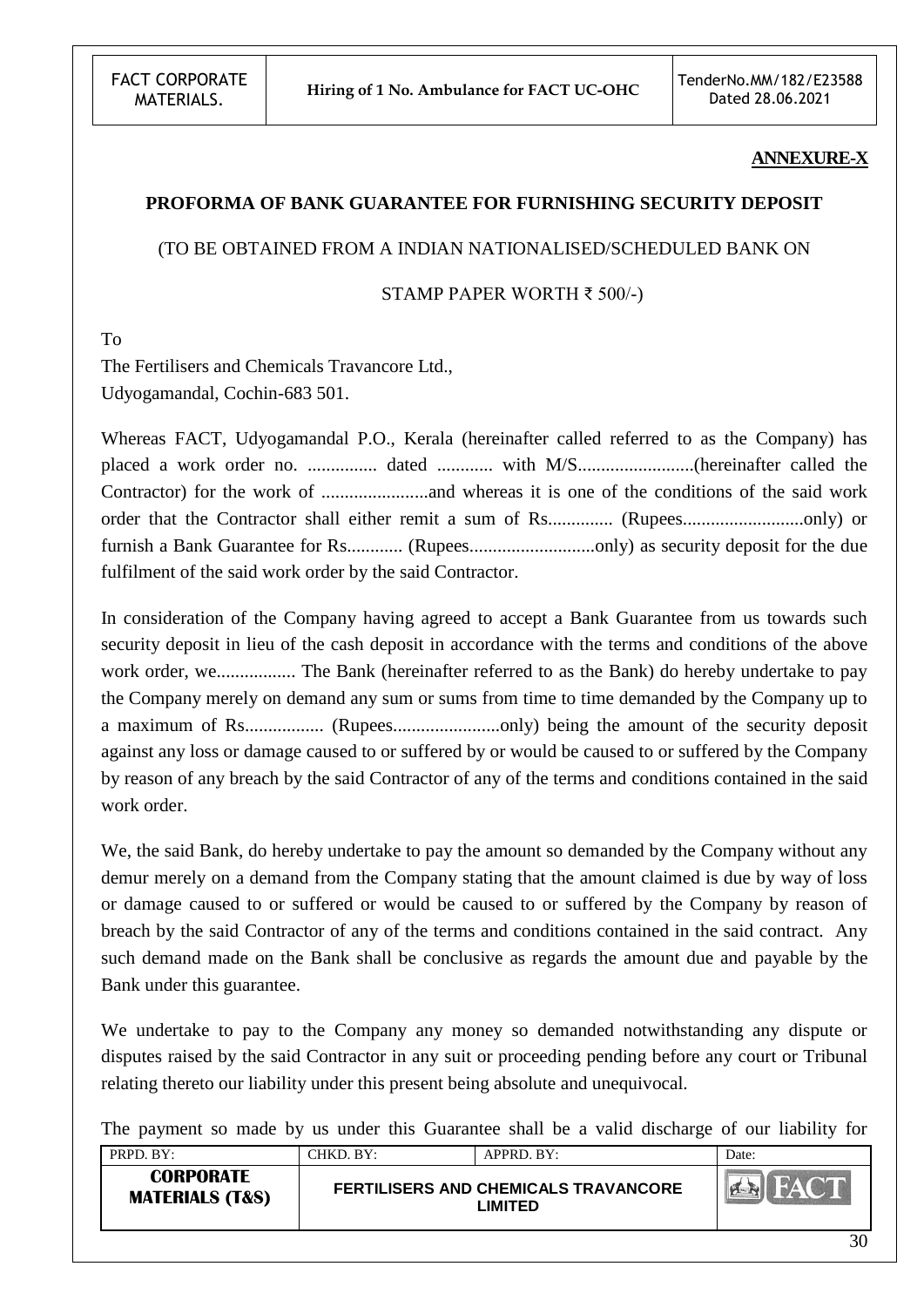payment there under and the said Contractor shall have no claim against us for making such payment.

We.......................... further agree that the guarantee herein contained shall remain in full force and effect during the period that would be taken for the performance of the said contract and that it shall continue to be enforceable till all the dues of the Company under or by virtue of the said contract have been fully paid and its claim satisfied or discharged or till the Company certifies that the terms and conditions of the said contract have been fully and properly carried out by the said contractor and accordingly discharges this guarantee.

We............................. further agree with the said company that they shall have the fullest liberty without our consent and without affecting in any manner our obligations hereunder to vary any of the terms and conditions of the said contract or to extend time of performance by the said Contractor or to postpone for any time and from time to time any of the powers exercisable by it against the said Contractor and either to enforce or forebear from enforcing any of the terms and conditions governing the said contract or securities available to the Company and the said Bank shall not be released from its liability under these presents by any exercise by the Company of the liberty with reference to the matters aforesaid or by reason of time being given to the said Contractor or any other forbearance, act or omission on the part of the Company or any indulgence by the Company to the said Contractor or any other matter of thing whatsoever which under the law relating to sureties, but for this provision, have the effect of so relieving us.

This guarantee shall not be affected by any change in the constitution of the Bank or the Company or the said Contractor nor shall this guarantee be affected by any change in the constitution of the Company or the said Contractor by absorption with any other body or corporation and this guarantee shall be available to or enforceable by such body or corporation.

Our guarantee shall remain in force until................. Unless a claim or demand is made within six months after the expiry of the above date, all the Company"s rights under the guarantee shall be deemed as waived/forfeited and we shall be relieved and discharged from all liabilities there under. Notwithstanding anything contained hereinbefore, our liability under this guarantee shall be limited to an amount not exceeding Rs.................... (Rupees.............................. only).

Any notice by way of request, demand or otherwise hereunder may be sent by post to the Bank addressed as aforesaid and if sent by post, it shall be deemed to have been given at the time when it would be delivered in due course of post and in proving such notice when given by post, it shall be sufficient to prove that the envelope containing the notice was posted and certificate signed by an officer of the Company that the envelope was so posted shall be conclusive.

Disputes/differences, if any, relating to or arising out of this Bank Guarantee, shall be settled by courts

| PRPD. BY:                                      | CHKD. BY:- | APPRD. BY:                                             | Date:    |
|------------------------------------------------|------------|--------------------------------------------------------|----------|
| <b>CORPORATE</b><br><b>MATERIALS (T&amp;S)</b> |            | <b>FERTILISERS AND CHEMICALS TRAVANCORE</b><br>LIMITED |          |
|                                                |            |                                                        | $\sim$ 1 |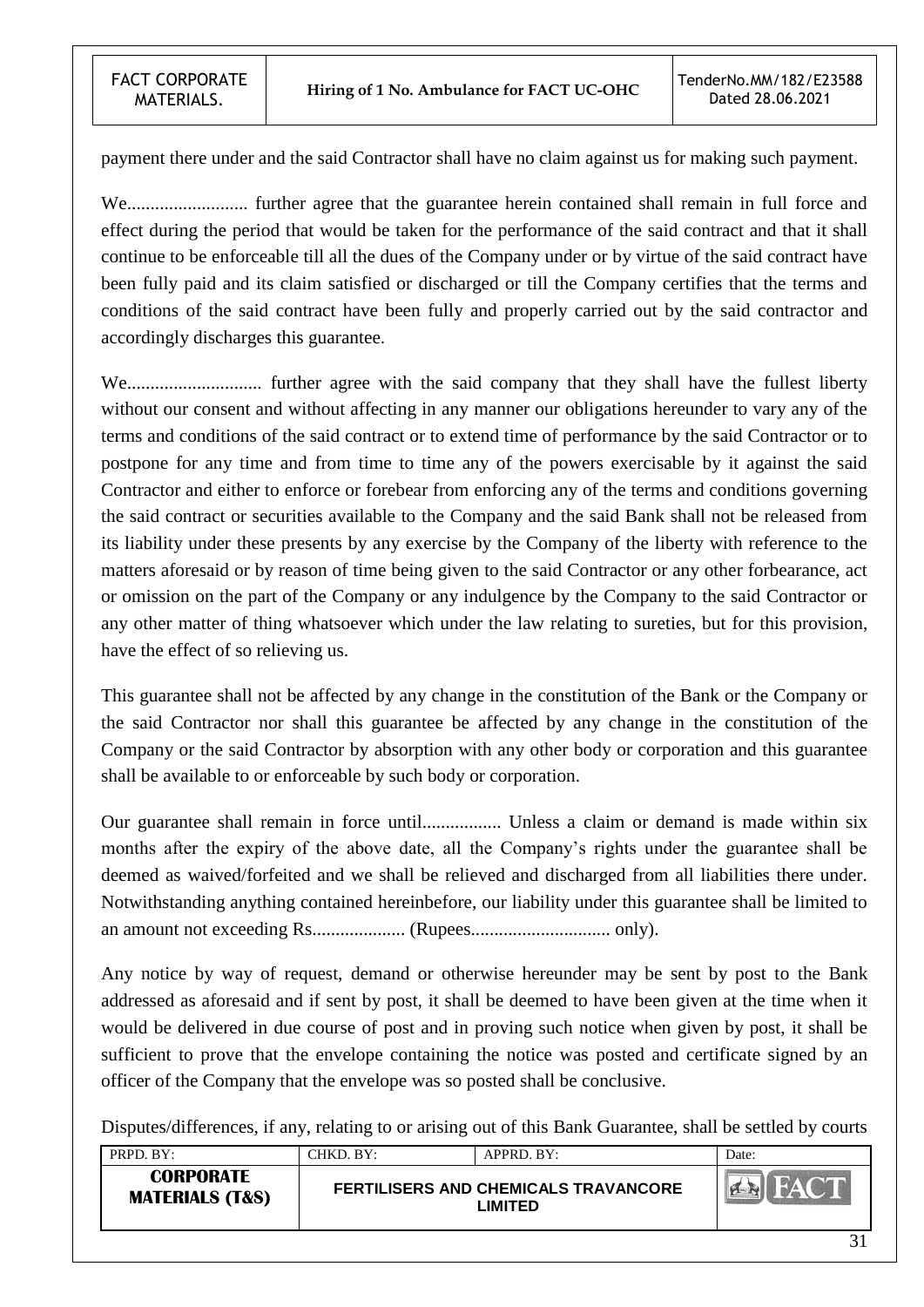having jurisdiction over Udyogamandal, in Kerala State, where the registered office of the company is situated and no other court shall have jurisdiction in the matter.

We........................................ Bank lastly undertakes not to revoke this guarantee during its currency except with the previous consent of the Company in writing.

Dated this..................... day of ................................Two thousand and Twenty one.

For (Name of Bank) :

Authorised Official :

Name :

Designation :

Place:

Full address of the Branch issuing this guarantee:

| PRPD. BY:                                      | CHKD, BY: | APPRD. BY:                                      | Date:  |
|------------------------------------------------|-----------|-------------------------------------------------|--------|
| <b>CORPORATE</b><br><b>MATERIALS (T&amp;S)</b> |           | FERTILISERS AND CHEMICALS TRAVANCORE<br>_IMITED |        |
|                                                |           |                                                 | $\sim$ |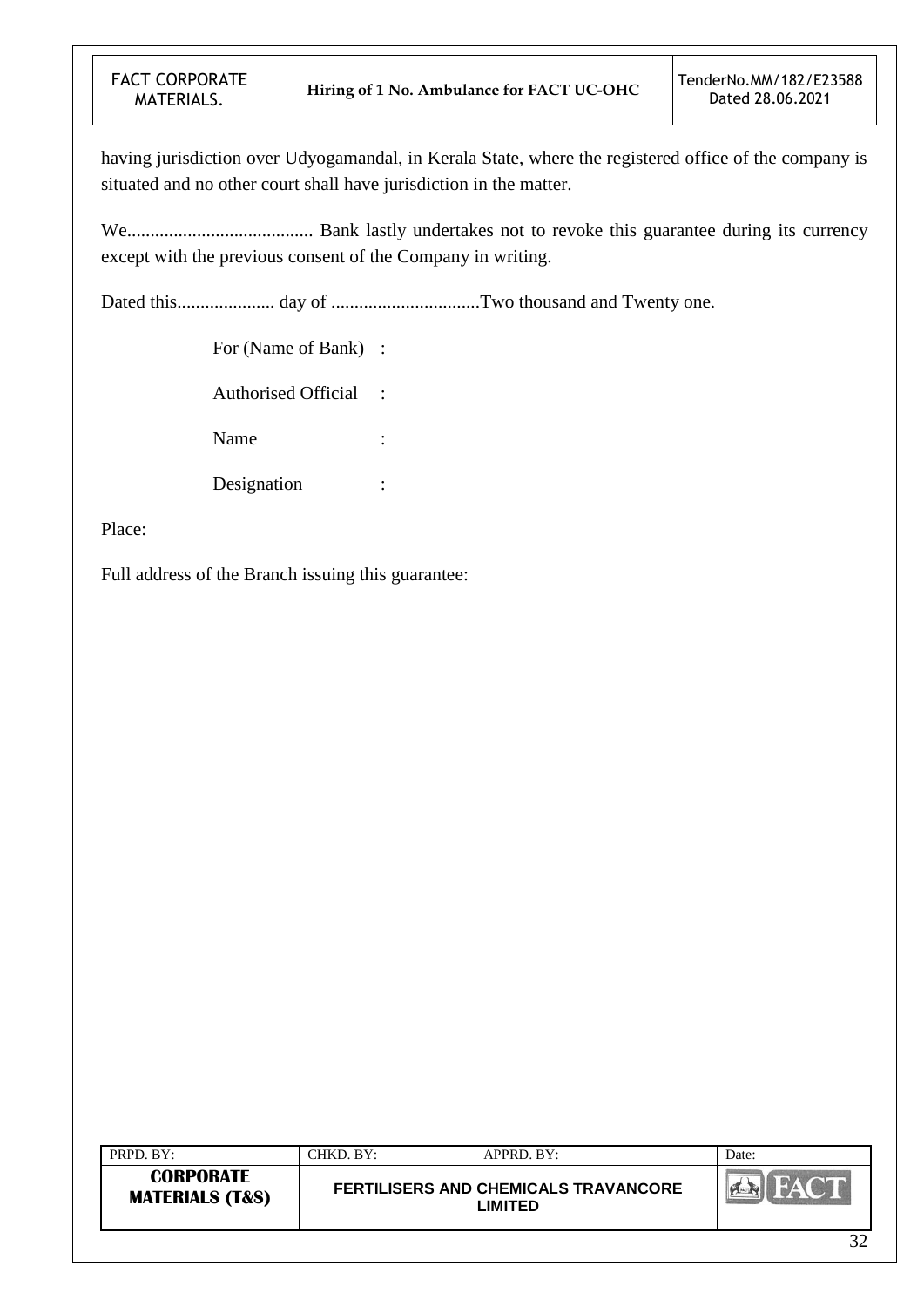## **ANNEXURE-XI**

#### **AGREEMENT**

(Proforma of Agreement to be executed in  $\bar{\tau}$  200/- Non Judicial stamp paper)

ARTICLES OF AGREEMENT made this day the …. Between THE FERTILISERS AND CHEMICALS TRAVANCORE LIMITED, a Company registered under the Travancore Companies ACT IV of 1114(Malayalam Era) and having its registered office at Eloor, Udyogamandal P O Ernakulam District, Kerala State(hereinafter called the FACT) on the one part and M/s…. (hereinafter called the Contractor) which expression shall where the context so admits or applies be deemed to include their heirs, executors, administrators, successors interest and legal representatives as well) on the other part.

WHEREAS the Contractor has agreed with M/s FACT for the due performance of work as set forth in the Work Order No. dt… and accompaniments upon the terms and conditions therein mentioned as accepted vide their endorsements in the aforesaid work order.

NOW THESE PRESENT WITNESS THAT in consideration of the payments to be made by M/s FACT mentioned in the aforesaid Work Order no...dt... and accompaniments thereunto the Contractor shall duly perform the said works, fulfill and keep all conditions in the work order which will be deemed and taken to be part of this contracts as if the same had been fully set-out herein and FACT hereby agree that if the Contractor shall duly perform the said works in the manner aforesaid and observe and keep the said terms and conditions, FACT will pay to the Contractor at the time and in the manner set forth in the aforesaid work order and in the Annexure thereunto as accepted by Contractor vide his endorsement in the aforesaid work order, the amount or amounts calculated at the rate mentioned and as per terms stipulated therein as payment for the work. This agreement shall be in force up to …..

THE SAID CONDITIONS shall be read and construed as forming part of this Agreement and the parties thereto will respectively abide by and submit themselves to the conditions and stipulations and perform the agreement on their parts respectively.

UPON THE TERMS AND CONDITIONS of this Agreements being fulfilled and performed to the satisfaction of Officer of the Company empowered by the Company in this behalf, the Security Deposit remitted by the Contractor or such position thereof as he may be entitled to under the said condition shall be returned to the contractor.

IN WITNESS thereof the Contractor, M/s…. and The Manager Purchase(TS) of M/s The Fertilisers

| PRPD. BY:                                      | CHKD. BY:- | APPRD. BY:                                             | Date:     |
|------------------------------------------------|------------|--------------------------------------------------------|-----------|
| <b>CORPORATE</b><br><b>MATERIALS (T&amp;S)</b> |            | <b>FERTILISERS AND CHEMICALS TRAVANCORE</b><br>LIMITED |           |
|                                                |            |                                                        | $\bigcap$ |